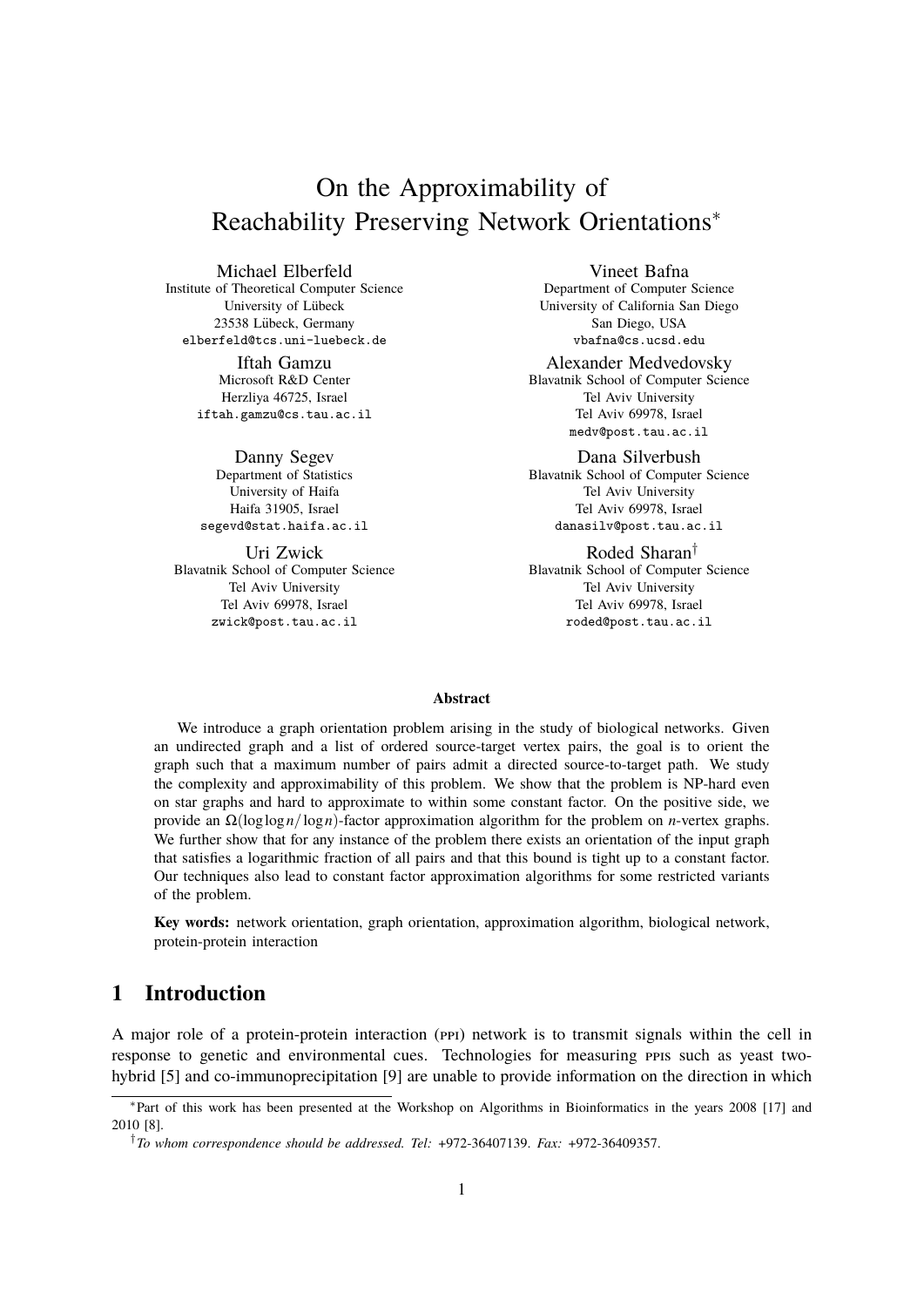the signal flows. Such information can be inferred from indirect, causal information on cellular events. One such source of information are perturbation experiments in which a gene is perturbed (cause) and as a result other genes change their expression levels (effects).

In graph theoretic terms, one is given an undirected graph and a list of source-target pairs that represent the experimentally observed cause-effect pairs. The goal is to predict an orientation of the graph, i.e. a directed graph on the same vertex set that contains a single directed version of every undirected edge, so that for a maximum number of pairs the target is reachable from the source. We study the complexity of approximating the resulting maximum-graph-orientation problem.

The algorithmic research on graph orientations that preserve reachability was initially focused on producing strongly connected orientations. It started with the 1939 paper of Robbins [\[19\]](#page-13-1) who was motivated by applications in street network design and showed that an undirected graph has a strongly connected orientation if and only if it has no bridge edge. Hakimi et al. [\[11\]](#page-12-3) presented a polynomial algorithm for the problem of orienting an undirected graph  $G = (V, E)$  to preserve reachability for a maximum number of all vertex pairs (i.e., from the set  $V \times V$ ). The problem we study is a generalization of the latter as it considers any subset of pairs. We refer to the textbook of Bang-Jensen and Gutin [\[2\]](#page-11-0) for a comprehensive discussion of various graph orientation problems.

Yeang et al. [\[23\]](#page-13-2) were the first to use perturbation experiments to annotate protein networks. They proposed a probabilistic model and an accompanying inference approach to predict edge directions and signs of activation and repression from cause-effect data. Ourfali et al. [\[18\]](#page-13-3) provided an integer linear program formulation for the problem of inferring edge signs that maximize the expected number of explained cause-effect pairs. Gitter et al. [\[10\]](#page-12-4) used satisfiability-based approximations to tackle the orientation problem. The main caveat of all these approaches is that they depend on enumerating all possible paths between a pair of genes and, hence, they are limited to paths of very short length (3 for the first two works and 5 for the latter). Finally, a work of Dorn et al. [\[3\]](#page-11-1) studies the complexity of solving the orientation problem with respect to structural parameters that measure how often vertices (or edges) are used by source-to-target paths.

In this paper we show that the maximum-graph-orientation problem can be reduced to the same problem on instances where the input graph is a tree. We focus on the latter problem, called maximum-tree-orientation. We show that it is NP-hard and hard to approximate to within a factor of 12/13. On the positive side, we show that for an *n*-vertex tree the problem can be approximated to within a factor of Ω(loglog*n*/log*n*). We also study combinatorial properties of graph orientations, showing that for every undirected graph and collection of source-target vertex pairs, there exists an orientation that satisfies a logarithmic fraction of the pairs and that this bound is tight up to a constant factor. We also present algorithms with constant approximation ratios for restricted instances of maximum-tree-orientation. In particular, we provide a constant approximation algorithm for instances where the distance between source and target vertices is bounded by a constant.

The paper is organized as follows: In Section [2](#page-1-0) we define the graph orientation problem that we consider and provide hardness results. In Section [3](#page-3-0) we present combinatorial bounds on the number of pairs that can be satisfied in different orientation instances. In Section [4](#page-5-0) we provide a constant-factor approximation algorithm for the restriction of maximum-tree-orientation where the end vertices of pairs are connected by short paths. In Section [5](#page-7-0) we present a sublogarithmic approximation algorithm for the general case.

## <span id="page-1-0"></span>**2 Preliminaries**

Let  $G = (V, E)$  be an undirected graph on *n* vertices. We also use  $V(G)$  and  $E(G)$  to refer to its sets *V* of vertices and *E* of edges, respectively. The graph *G* is a *tree* if it is connected and has no cycles. An *orientation* of *G* is an assignment of directions to the edges of *G* such that each edge is assigned a single direction.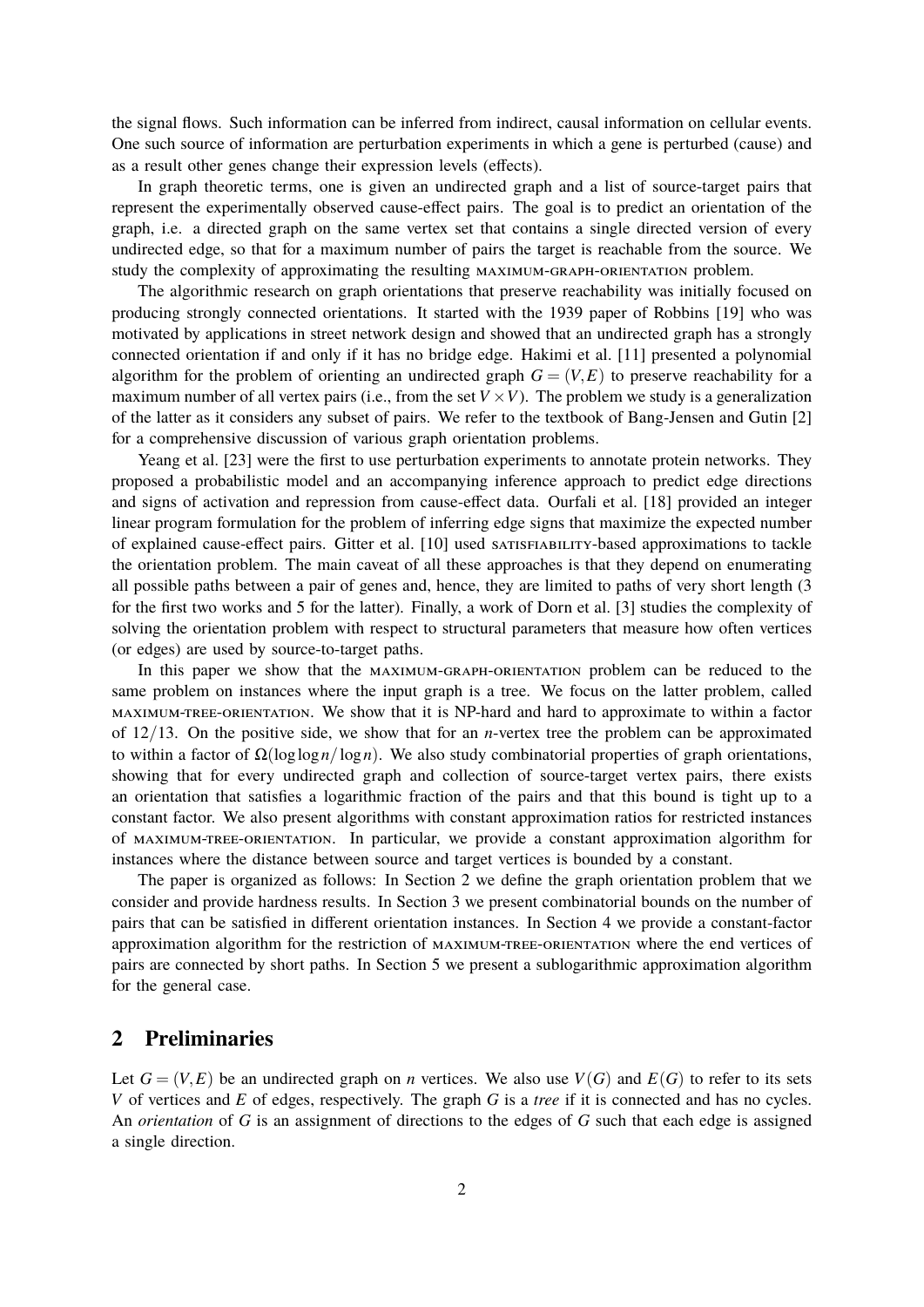Given a *source* vertex  $s \in V(G)$  and a *target* vertex  $t \in V(G)$ , we say that *t is reachable from s* if there exists a path in *G* from *s* to *t*. In this case we also say that *G satisfies* the *source-target vertex pair*  $(s,t)$ . The problem we study is formally defined as follows:

Problem 2.1 (MAXIMUM-GRAPH-ORIENTATION).

**Input:** An undirected graph  $G = (V, E)$  and a multiset of source-target vertex pairs *P* from *G*.

**Output:** An orientation  $G'$  of  $G$  that satisfies a maximum number of pairs from  $P$ .

A tuple (*G*,*P*) of an undirected graph *G* and a multiset of source-target vertex pairs *P* from *G* is called an *orientation instance*; |*P*| denotes the number of pairs in the multiset *P*.

<span id="page-2-0"></span>**Lemma 2.2.** *There exists a linear time algorithm that given an orientation instance*  $(G, P_G)$ *, computes an orientation instance*  $(T, P_T)$  *with tree T*, *such that for every*  $k \in \mathbb{N}$  *there exists an orientation G of* G that satisfies *k* pairs from  $P_G$  if and only if there exists an orientation  $T'$  of T that satisfies *k pairs from P<sup>T</sup> .*

*Proof.* The algorithm computes the tree *T* of *G*'s two-edge connected components. Vertex pairs *P<sup>G</sup>* in *G* are transformed into vertex pairs  $P_T$  in *T* by the following rule: For every pair  $(s,t) \in P_G$  we construct a pair  $(C, C')$  where *C* and  $C'$  are the two-edge connected components of *G* that contain *s* and *t*, respectively. Computing the tree of two-edge connected components can be done in linear time as shown by Tarjan [\[21,](#page-13-4) [22\]](#page-13-5); the transformation of the pairs can also be done in linear time.

An orientation  $G'$  of  $G$  translates into an orientation  $T'$  of  $T$  by taking the oriented versions of the bridge edges between two-edge connected components. For every vertex pair  $(s,t) \in P_G$  that is satisfied in  $G'$ , the corresponding pair of components  $(C, C')$  is also satisfied in  $T'$ . Conversely, consider an orientation  $T'$  of  $T$ . We will use the orientations from the edges of  $T$  for the bridge edges between the two-edge connected components in *G* and a strongly connected orientation for each two-edge connected component. Such orientations exist by the Theorem of Robbins [\[19\]](#page-13-1) and satisfy every pair whose source and target vertices lie in the same two-edge connected component.  $\Box$ 

By Lemma [2.2,](#page-2-0) it is sufficient to solve maximum-graph-orientation for orientation instances  $(T, P)$  with *T* being a tree. This results in the formal MAXIMUM-TREE-ORIENTATION problem. In the following, we show NP-hardness for an even more restricted problem variant where the input graph is a star.

#### <span id="page-2-1"></span>**Theorem 2.3.** maximum-tree-orientation *is* NP*-hard to approximate to within a factor of* 12/13*.*

*Proof.* We reduce from the problem  $MAXIMUM-DIRECTED-CUT$  [\[14\]](#page-12-5) where we are given a directed graph *G* and wish to find a subset  $A \subseteq V(G)$  such that a maximum number of edges cross from *A* to  $V(G) \backslash A$  in *G*.

For the reduction, we map a directed graph *G* to an orientation instance (*S*,*P*) with *S* being a star graph in the following way: We set  $V(S) = V(G) \cup \{v_c\}$  where  $v_c$  is a vertex not in  $V(S)$  that will be the vertex in the center of *S*. For every vertex  $v \in V(G)$ , we insert an undirected edge between *v* and  $v_c$  into the edge set  $E(S)$ . We define *P* to be the set of directed edges of *G*. We claim that for every *k* ∈ N there exists a set *A* ⊆ *V*(*G*), such that at least *k* edges from *E*(*G*) go from *A* to *V*(*G*) \*A* if and only if there exists an orientation  $S'$  of  $S$  that satisfies at least  $k$  pairs from  $P$ .

For the "only if"-direction consider a set  $A \subseteq V(G)$  with *k* crossing edges. For all  $v \in A$ , orient the edge between *v* and  $v_c$  from *v* toward  $v_c$ . All other edges are oriented away from  $v_c$ . Every pair with a corresponding edge that goes from *A* to  $V(G) \setminus A$  is satisfied by this orientation.

For the "if"-direction let S' be an orientation of S that satisfies  $k$  pairs from  $P$ . Let  $A$  be the set of vertices from  $V(S) \setminus \{v_c\}$  whose incident edges are oriented toward  $v_c$ . Pairs that are satisfied in *S*<sup>*i*</sup>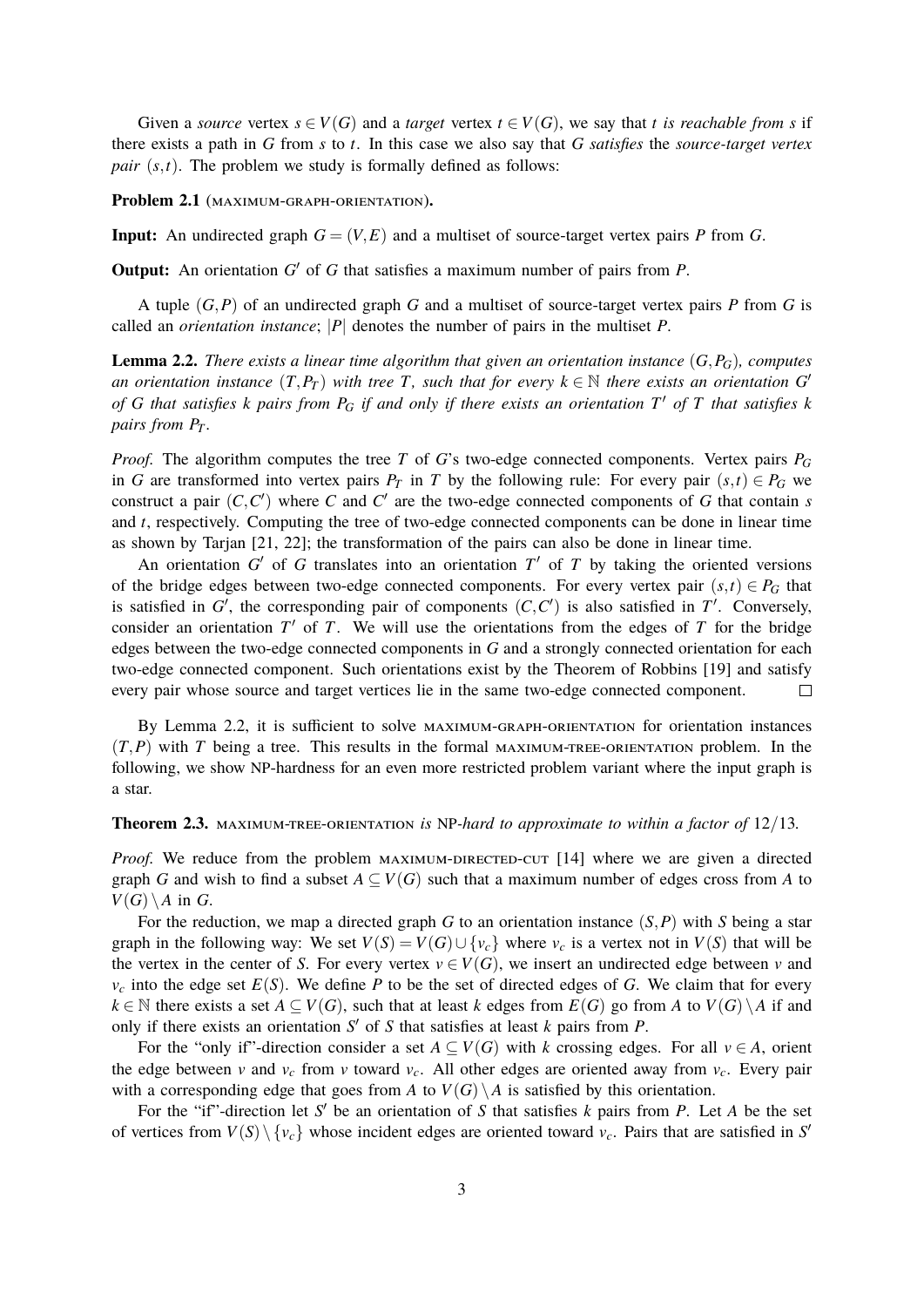have their source vertices in the set *A* and their target vertices in the set  $V(S) \setminus A$ . To each of these pairs corresponds an edge that goes from *A* to  $V(G) \setminus A$  in *G*.

Since MAXIMUM-DIRECTED-CUT is NP-hard to approximate to within a factor of  $12/13$  [\[12\]](#page-12-6) and the reduction is approximation-preserving, the claim follows.  $\Box$ 

The maximum-tree-orientation problem is also NP-hard when restricted to complete binary trees [\[17\]](#page-13-0) or caterpillar trees of degree at most 3 like  $\int_{0}^{\infty}$  [\[16\]](#page-12-7). In contrast, on path graphs (graphs like  $\rightarrow \rightarrow$ ) it can be solved in polynomial time by a dynamic programming algorithm [\[17,](#page-13-0) [3\]](#page-11-1).

### <span id="page-3-0"></span>**3 Combinatorial Logarithmic Bounds**

In this section we prove bounds on the number of pairs that can be satisfied in various orientation instances. We first introduce the concept of *covers* and show that orientation instances with restricted covers admit orientations satisfying a constant fraction of the pairs. Then we turn to general orientation instances and show that they always admit an orientation satisfying a logarithmic fraction of their pairs and that this is tight up to a constant factor.

#### **3.1 Constant Factor Bounds**

In the following we will consider tree instances and, instead of orienting edges individually, partition the input tree into subtrees and orient all edges of a subtree at the same time in a consistent direction.

A *cover for T* is a tuple  $(T, W)$  that consists of: (1) a class  $T = \{T_1, \ldots, T_l\}$  of induced subtrees of *T* where every  $T_i$  is connected and  $E(T_1),...,E(T_l)$  is a partition of *E*; and (2) a collection of vertices  $W = \{w_1, \ldots, w_l\}$  with  $w_i \in V(T_i)$  for every  $i \in \{1, \ldots, l\}$ . The *size* of the cover is  $|T| = |W|$ . For every subtree  $T_i$ , we consider two orientations: the orientation  $T_i^{\text{receiver}}$ , where all edges are oriented toward the vertex  $w_i$  (i.e., every edge is oriented toward its incident vertex nearest to  $w_i$ ), and the orientation  $T_i^{\text{sender}}$ , where all edges are oriented in the opposite direction. We consider the collection of orientations of *T* that are produced by choosing, for every subtree  $T_i$ , one of  $T_i^{\text{receiver}}$  and  $T_i^{\text{sender}}$  and combining them to an orientation for *T*. For a cover of size *l* this collection contains  $2^l$  orientations. For an orientation instance  $(T, P)$ , we define a *pair-cover* as a cover  $(T, W)$  for T, such that for every pair  $(s,t) \in P$  there exists an orientation in the cover that satisfies  $(s,t)$ . The *crossing number* of a pair-cover is the maximum number of subtrees whose edges are used by a pair on the path from its source to its target vertex.

<span id="page-3-1"></span>**Lemma 3.1.** *Let*  $(T, P)$  *be an orientation instance admitting a pair-cover*  $(T, W)$  *with crossing number c*. Then there exists an orientation  $T'$  of  $T$  that satisfies at least  $|P|/2^c$  pairs from P.

*Proof.* We consider a uniform probability distribution on the collection of orientations of *T* that can be constructed with respect to  $(T, W)$ . Note that it is equivalent to say that we choose, for every subtree  $T_i \in \mathcal{T}$ , with probabilities  $1/2$  the orientation  $T_i^{\text{receiver}}$  or the orientation  $T_i^{\text{sender}}$ . For every pair  $(s,t)$ , we consider a random variable  $X_{(s,t)}$  that is evaluated to 1 if the particular orientation satisfies  $(s,t)$  and 0, otherwise. The satisfaction of a pair depends only on the orientations of the at most *c* subtrees whose edges are used by its source-to-target path. Thus every pair is satisfied with probability at least  $1/2^c$  (in particular,  $E[X_{(s,t)}] \geq 1/2^c$ ). Let us denote by *X* the random variable that equals the total number of pairs that are satisfied in an orientation. By linearity of expectation,  $E[X] = \sum_{(s,t) \in P} E[X_{(s,t)}] \ge |P|/2^c$ . Thus, there must exist an orientation as desired.  $\Box$ 

Since the conditional expectation with respect to partial orientations of the tree can be computed in polynomial time by deleting all non-satisfied pairs from *P*, contracting the oriented edges, and computing the expectation value for the remaining instance, we can apply the method of conditional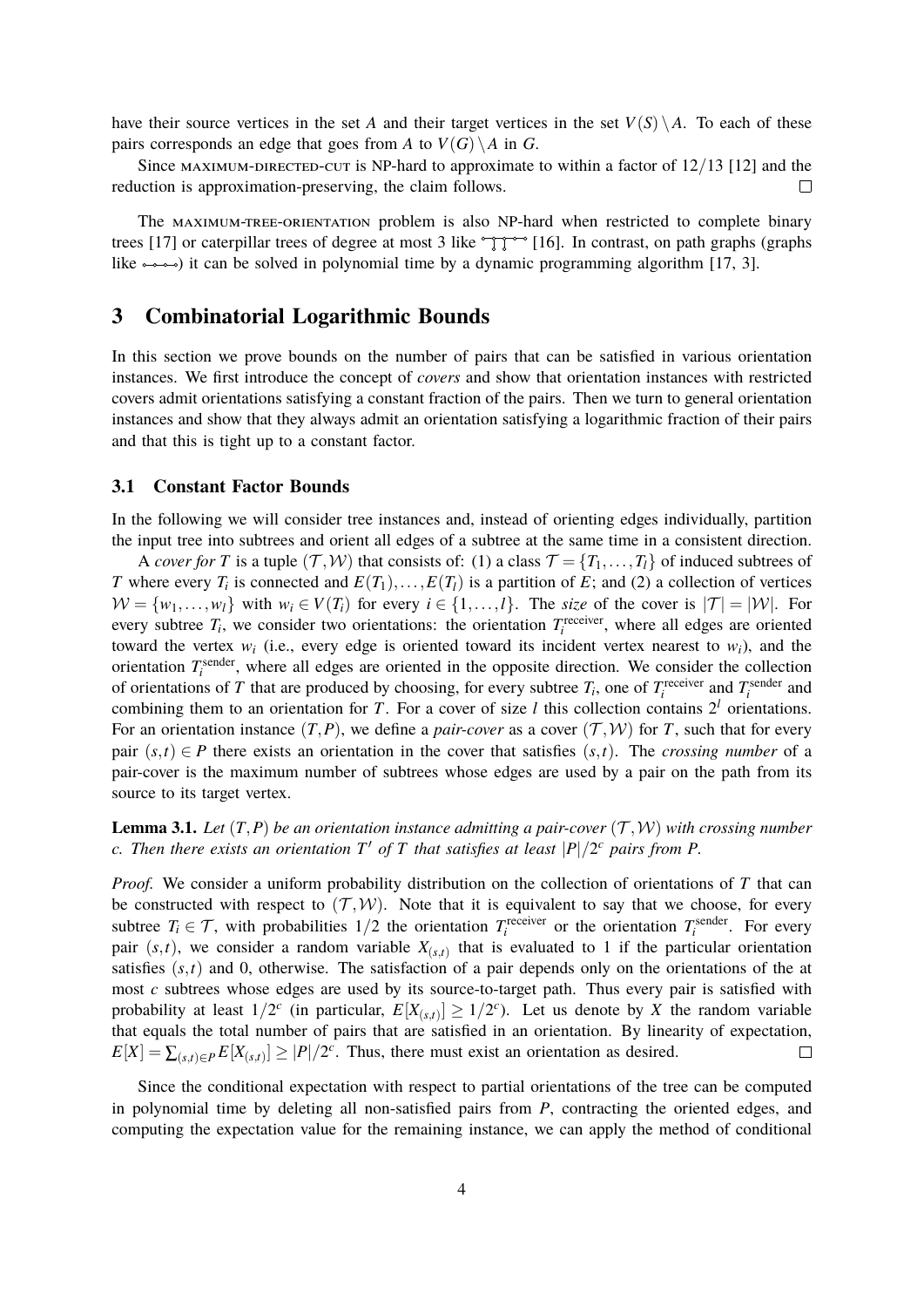expectations [\[1\]](#page-11-2) to construct a deterministic polynomial-time algorithm that produces the orientations from Lemma [3.1.](#page-3-1)

In some restricted cases, the input trees admit the polynomial-time construction of pair-covers with small crossing numbers and, hence, orientations satisfying a constant fraction of all input pairs. This leads to the following bounds for star and caterpillar graphs:

<span id="page-4-1"></span>**Lemma 3.2.** *The following two properties hold:*

- *1. Let* (*S*,*P*) *be an orientation instance with a star graph S. Then there exists a polynomial-time computable orientation*  $S'$  *of*  $S$  *that satisfies at least*  $|P|/4$  *pairs from*  $P$ *.*
- *2. Let* (*C*,*P*) *be an orientation instance with a caterpillar graph C. Then there exists a polynomialtime computable orientation C* <sup>0</sup> *of C that satisfies at least* |*P*|/8 *pairs from P.*

*Proof.* To prove the lemma we show that orientation instances with star graphs and caterpillar graphs admit polynomial-time computable pair-covers with crossing number 2 and 3, respectively. Examples of the constructed pair-covers are given in Figure [1.](#page-4-0)

We start with orientation instances  $(S, P)$  where *S* is a star with center node  $v_c$ . We define the paircover  $(\mathcal{T}, \mathcal{W})$  to be the collection of all edges from  $E(S)$  together with  $w_i = v_c$  for all  $i \in \{1, \ldots, |E(S)|\}$ . It can be computed in polynomial time for a given star graph and, since it has crossing number at most 2, applying Lemma [3.1](#page-3-1) and the subsequent derandomization proves the claim.

Recall that a caterpillar graph is made up by a *backbone* path and edges attached to this path. For caterpillars, we construct a pair-cover  $(\mathcal{T}, \mathcal{W})$  by taking the backbone path and the edges attached to it into the collection  $\mathcal T$ . Note that all graphs in  $\mathcal T$  are paths. For each of them we use any end vertex as  $w_i$ . This cover is polynomial-time computable and has crossing number at most 3. Similar to the star graph case, the claim follows.  $\Box$ 

Figure [1](#page-4-0) shows examples of the pair-covers constructed in the proof of Lemma [3.2.](#page-4-1)

We note that MAXIMUM-TREE-ORIENTATION on star graphs reduces to MAXIMUM-DIRECTED-CUT by the following two-step reduction: Without loss of generality, we start with an orientation instance (*S*,*P*) with a center vertex  $v_c$  where each pair has distinct end vertices. First, consider pairs  $(s, t)$  where one of *s* and *t* equals  $v_c$ . Delete  $(s,t)$  from *P*, insert a new vertex  $v_{(s,t)}$  into  $V(S)$  that is connected to  $v_c$ , and insert a copy of  $(s,t)$  into *P* where the vertex equal to  $v_c$  is replaced by  $v_{(s,t)}$ . This does not change the size of an optimal orientation and no pair contains the center vertex. Next, consider the new instance  $(S', P')$  from the first step, and construct the graph  $(V(S'), P')$ . Similar to the proof of Theorem [2.3,](#page-2-1) every optimal orientation for  $(S', P')$  can be turned into an optimal cut for  $(V(S'), P')$ , and vice versa. It follows that the orientation problem on stars admits a 0.874-approximation by using the corresponding approximation algorithm for MAXIMUM-DIRECTED-CUT [\[15\]](#page-12-8).



<span id="page-4-0"></span>Figure 1: (a) A star tree and (b) a caterpillar tree along with their pair-covers as constructed in the proof of Lemma [3.2.](#page-4-1) The cover subtrees from  $\mathcal T$  are depicted with gray background bars, the vertices from  $W$  are filled in black.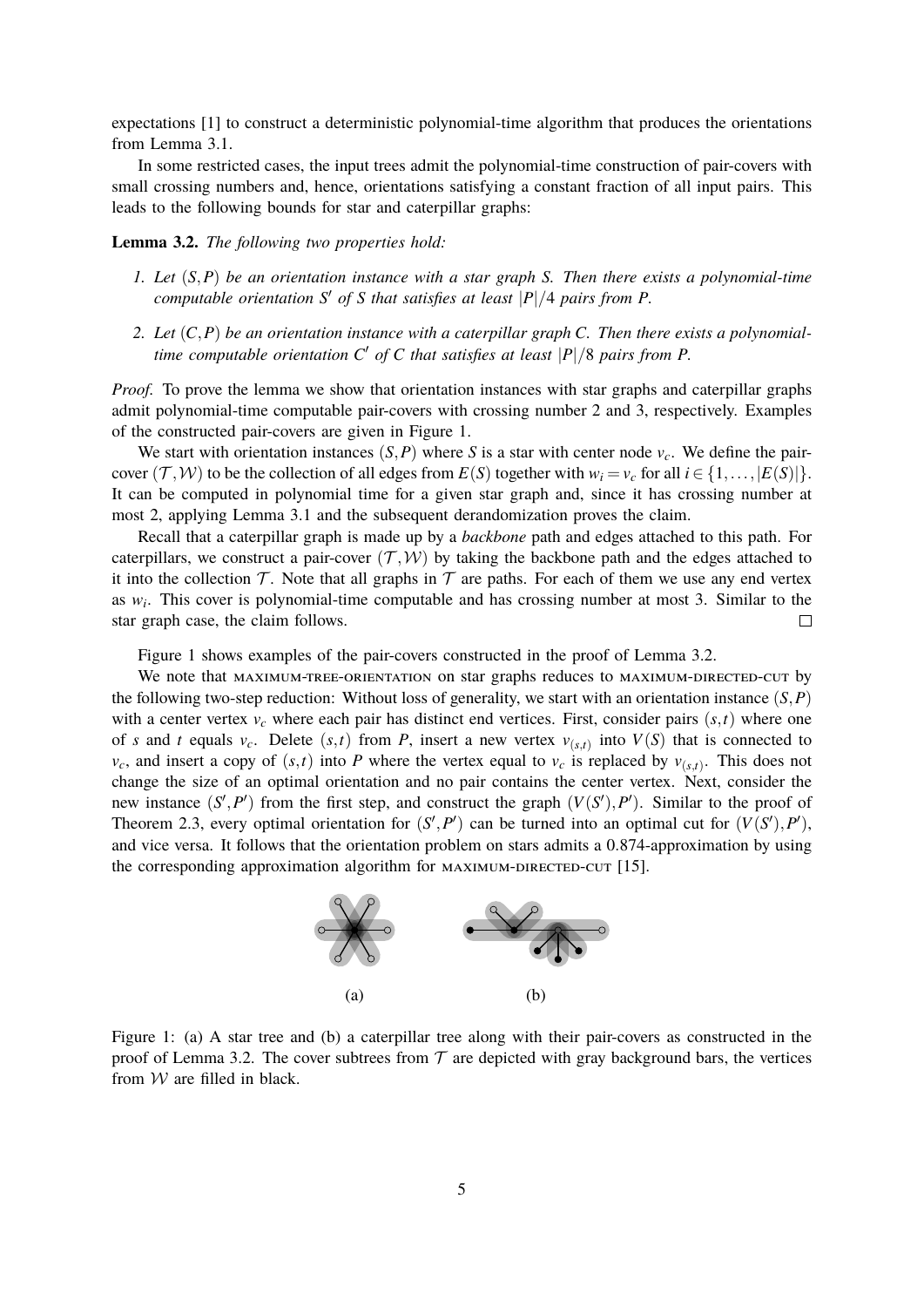#### **3.2 Logarithmic Factor Bounds**

<span id="page-5-1"></span>**Lemma 3.3.** Let  $(T, P)$  be an orientation instance with a tree T. There exists an orientation  $T'$  of T *that satisfies at least*  $|P|/(4 \lceil \log n \rceil)$  *pairs from P.* 

*Proof.* We partition the multiset *P* into  $\lceil \log n \rceil$  multiset  $P_1, \ldots, P_{\lceil \log n \rceil}$ , such that every orientation instance  $(T, P_i)$  admits an orientation satisfying at least  $|P_i|/4$  of the pairs in  $P_i$ . Taking the instance with the largest set  $P_i$  and an orientation that satisfies at least  $1/4$  of its pairs, results in an orientation that satisfies  $1/(4 \lceil \log n \rceil)$  of all pairs.

Let  $v \in V(T)$  be a vertex whose removal breaks the tree into components of size at most  $\lceil |V(T)|/2 \rceil$ ; such a *centroid vertex* always exists in trees and can be found in polynomial time [\[6\]](#page-12-9). Let  $P_1$  be the pairs from  $P$  with source-to-target paths crossing the vertex  $v$  and consider the orientation instance  $(T, P_1)$ . We construct a pair-cover  $(T_1, W_1)$  for  $(T, P_1)$  where T consists of all subtrees rooted at *v* and vertices in  $W$  equal  $v$ . This pair-cover has crossing number 2. Thus, by Lemma [3.1,](#page-3-1) there exists an orientation satisfying a fraction of  $1/4$  of the pairs  $P_1$ . Next, let *F* be the forest that arises by deleting *v* from *T*. Note that the path of every pair from  $P \setminus P_1$  lies completely inside one of the trees from this forest. We consider centroid vertices for all trees of  $F$  and let  $P_2$  be the multiset of pairs from  $P \setminus P_1$  that cross any of these vertices. We use the same construction of pair-covers as above for every tree of the forest, and merge the covers to obtain a pair-cover with crossing number 2 for the orientation instance  $(T, P_2)$ . It witnesses that there exists an orientation  $T'$  of  $T$  satisfying  $1/4$ of the pairs from  $P_2$ . We proceed recursively by breaking  $F$  into subforests using centroid vertices. This produces  $\lceil \log n \rceil$  orientation instances  $(T, P_1), \ldots, (T, P_{\lceil \log n \rceil})$ , each admitting an orientation that satisfies a fraction of 1/4 of its pairs using the same arguments.  $\Box$ 

The following lemma shows that the logarithmic bound from Lemma [3.3](#page-5-1) is tight up to a constant factor. We refer to Appendix [A](#page-13-6) for its proof.

<span id="page-5-3"></span>**Lemma 3.4.** For every  $r \in \mathbb{N}$ , there exists an orientation instance  $(T_r, P_r)$  with  $|V(T_r)| = 2^{r+1} - 1$  and  $|P_r| = 2r4^{r-1}$ , such that every orientation of  $T_r$  satisfies at most  $(4^r - 1)/3$  pairs. This is a fraction of *less than* 2/(3*r*) *of all pairs, which is logarithmic in the size of T<sup>r</sup> .*

### <span id="page-5-0"></span>**4 Constant Factor Approximation for Pairs of Bounded Distance**

In this section we consider tree orientation instances  $(T, P)$  where the distance between the source and target vertices of each pair is at most a constant  $d \in \mathbb{N}$ . We prove that such instances always admit orientations satisfying a fraction of  $1/(4d)$  of the input pairs (Lemma [4.1\)](#page-5-2) and provide a polynomialtime algorithm with approximation ratio  $1/(2d)$  (Lemma [4.3\)](#page-6-0).

<span id="page-5-2"></span>**Lemma 4.1.** *Let*  $d \in \mathbb{N}$ *. Let*  $(T, P)$  *be an orientation instance with a tree T, such that for every pair*  $(s,t) \in P$  *the path from s to t in T has length at most d. Then there exists an orientation*  $T'$  *of T that satisfies at least*  $|P|/(4d)$  *pairs from P.* 

*Proof.* Choose any vertex  $r \in V(T)$  and consider, for every pair  $(s,t) \in P$ , the unique vertex  $v_{(s,t)}$  from the *s*-*t* path that has shortest distance to *r*. We partition the pairs *P* into *d* multisets  $P_0, \ldots, P_{d-1}$  as follows: A pair  $(s,t) \in P$  lies in  $P_i$  if and only if  $i \equiv d_{(s,t)}$  mod *d* where  $d_{(s,t)}$  is the distance between *r* and  $v_{(s,t)}$ . An example instance and its partition are depicted in Figure [2.](#page-6-1)

We prove that for every orientation instance  $(T, P_i)$  there exists an orientation satisfying at least  $|P_i|/4$  pairs. Taking such an orientation for the largest multiset  $P_i$  results in an orientation that satisfies at least  $|P|/(4d)$  pairs. We use Lemma [3.1](#page-3-1) and the following pair-cover with crossing number 2: For an instance  $(T, P_i)$ , we produce  $T$  by splitting  $T$  at every vertex  $\nu$  whose distance from  $r$  modulo  $d$ is *i*. For every subtree  $T_i$  from  $\mathcal T$  its vertex  $w_i$  equals the vertex from  $V(T_i)$  with lowest distance to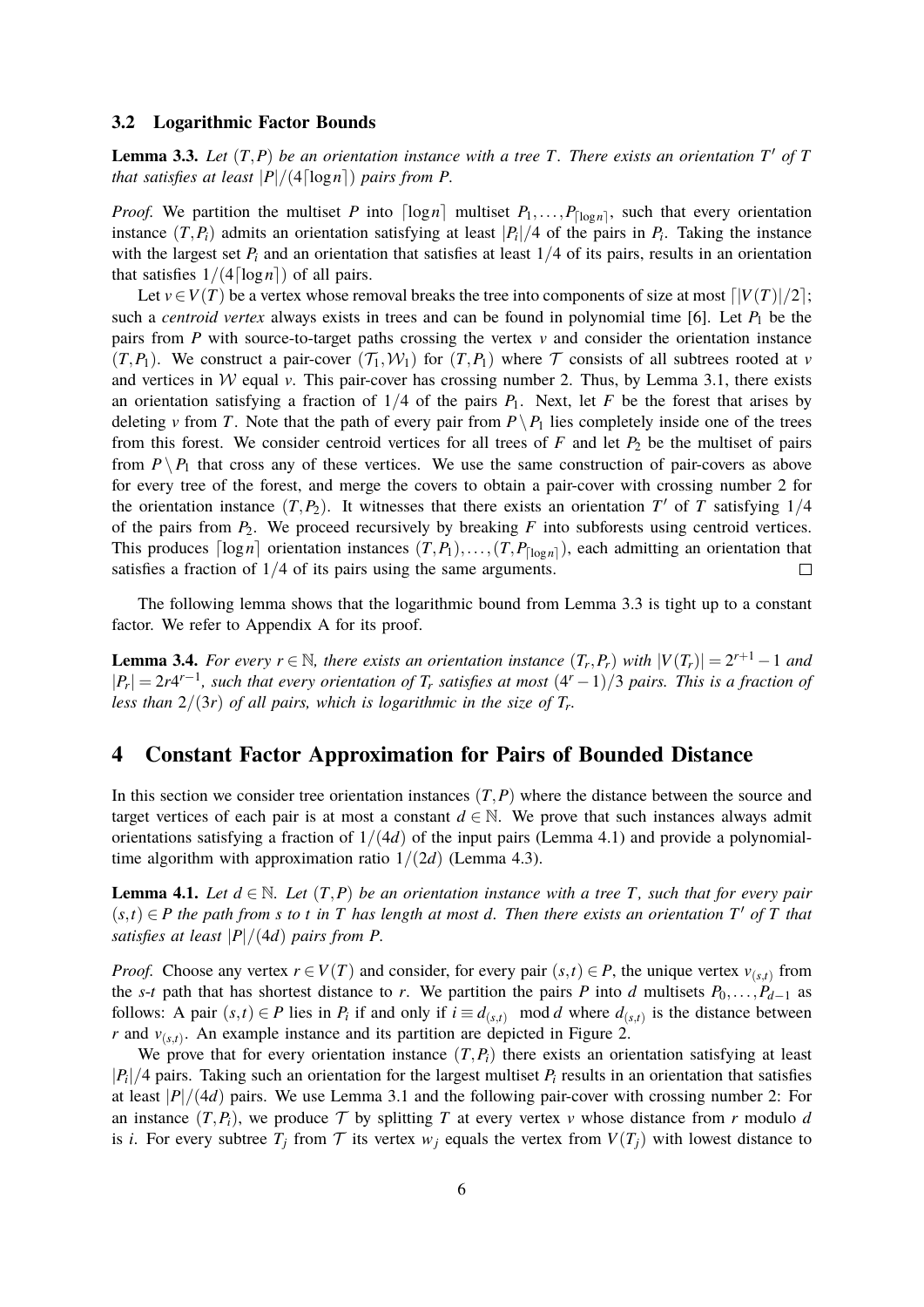*r* in *T*. Since the distance between the source and target vertices of each pair is at most *d*, the path of every pair lies in at most two subtrees from  $\mathcal T$ . Moreover, every pair in  $P_i$  can be satisfied by an orientation with respect to this pair-cover: either it lies completely inside a subtree  $T_i$  and one of its end vertices is  $w_j$ , or it lies in two subtrees  $T_j$  and  $T_k$  with  $w_j = w_k$ .  $\Box$ 



<span id="page-6-1"></span>Figure 2: An example orientation instance  $(T, P)$  with  $P = \{(s_1, t_1), (s_2, t_2), (s_3, t_3)\}\$ is shown. The construction from the proof of Lemma [4.1](#page-5-2) for the depicted root node *r* and source-to-target distance 3 partitions *P* into  $P_0 = \{(s_1, t_1)\}\$ ,  $P_1 = \emptyset$ , and  $P_2 = \{(s_2, t_2), (s_3, t_3)\}\$ . The multiset for a pair  $(s, t)$  is chosen with respect to the vertex  $v_{(s,t)}$  and its distance from *r*. The distances of the vertices from the root modulo 3 are depicted using different shades of grey.

Let  $(T, P)$  be an orientation instance with tree *T*. The *conflict graph* of  $(T, P)$ , denoted by  $C_{(T,P)}$ , is the undirected graph with vertex set *P* and there is an edge between two pairs  $p_1 = (s_1, t_1) \in P$ and  $p_2 = (s_2, t_2) \in P$  if and only if  $p_1$  and  $p_2$  can not be satisfied at the same time in any orientation of *T* – equivalently the path from  $s_1$  to  $t_1$  and the path from  $s_2$  to  $t_2$  use some edge in different directions. We say that  $p_1$  and  $p_2$  are *conflicting* if there is an edge between them in the conflict graph and *non-conflicting*, otherwise. Sets of non-conflicting pairs can be satisfied simultaneously, which implies the following fact:

**Fact 4.2.** *Let*  $(T, P)$  *be an orientation instance with a tree*  $T$ *. For every*  $k \in \mathbb{N}$  *there exists an orientation of T that satisfies at least k pairs from P if and only if there exists an independent set of size at least*  $k$  *in*  $C_{(T,P)}$ .

<span id="page-6-0"></span>**Theorem 4.3.** Let  $d \in \mathbb{N}$ . There exists a polynomial-time algorithm that, given an orientation instance (*T*,*P*) *where for every pair the length of the path between the source and the target vertex is at most d*, approximates its optimum solution to within a factor of  $1/(2d)$ .

*Proof.* Let opt be the size of an optimal solution to MAXIMUM-TREE-ORIENTATION for the given orientation instance  $(T, P)$ . The algorithm consists of two steps: First it computes a subset  $P'$  of the pairs *P* with  $2 \cdot \text{OPT}/d \leq |P'|$ . Then it computes an orientation *T'* for *T* satisfying  $|P'|/4$  pairs. As a result we will satisfy at least  $\text{OPT}/(2d)$  of the pairs.

For the first step of the algorithm consider a vertex  $r \in V(T)$  and the partition of the pairs *P* into multisets  $P_0, \ldots, P_{d-1}$  from the proof of Lemma [4.1.](#page-5-2) Let  $C'_{(T,P)}$  be the graph that arises from the conflict graph  $C_{(T,P)}$  of  $(T,P)$  by deleting all edges between pairs  $(s_i,t_i)$  and  $(s_j,t_j)$  with  $v_{(s_i,t_i)} = v_{(s_j,t_j)}$ . Two pairs  $(s_i,t_i)$  and  $(s_j,t_j)$  from the same set  $P_i$  have the same vertex  $v_{(s_i,t_i)} = v_{(s_j,t_j)}$  or their paths do not overlap. Thus, the partition  $P_0, \ldots, P_{d-1}$  is a valid coloring with *d* colors of  $C'_{(s,t)}$ . For graphs with colorings of *d* colors we can use an algorithm of Hochbaum [\[13\]](#page-12-10) that computes an independent set whose size approximates the size of a maximum independent set to within a factor of  $2/d$  in time  $O(nm \log n)$ , where  $n = |P|$  and  $m \leq |P|^2$  are the number of vertices and edges in the considered graph. Let *P*<sup> $\prime$ </sup> be such a set for  $C'_{(s,t)}$ . Since  $C'_{(s,t)}$  is a subgraph of  $C_{(s,t)}$ , we have  $2 \cdot \text{OPT}/d \leq |P'|$ .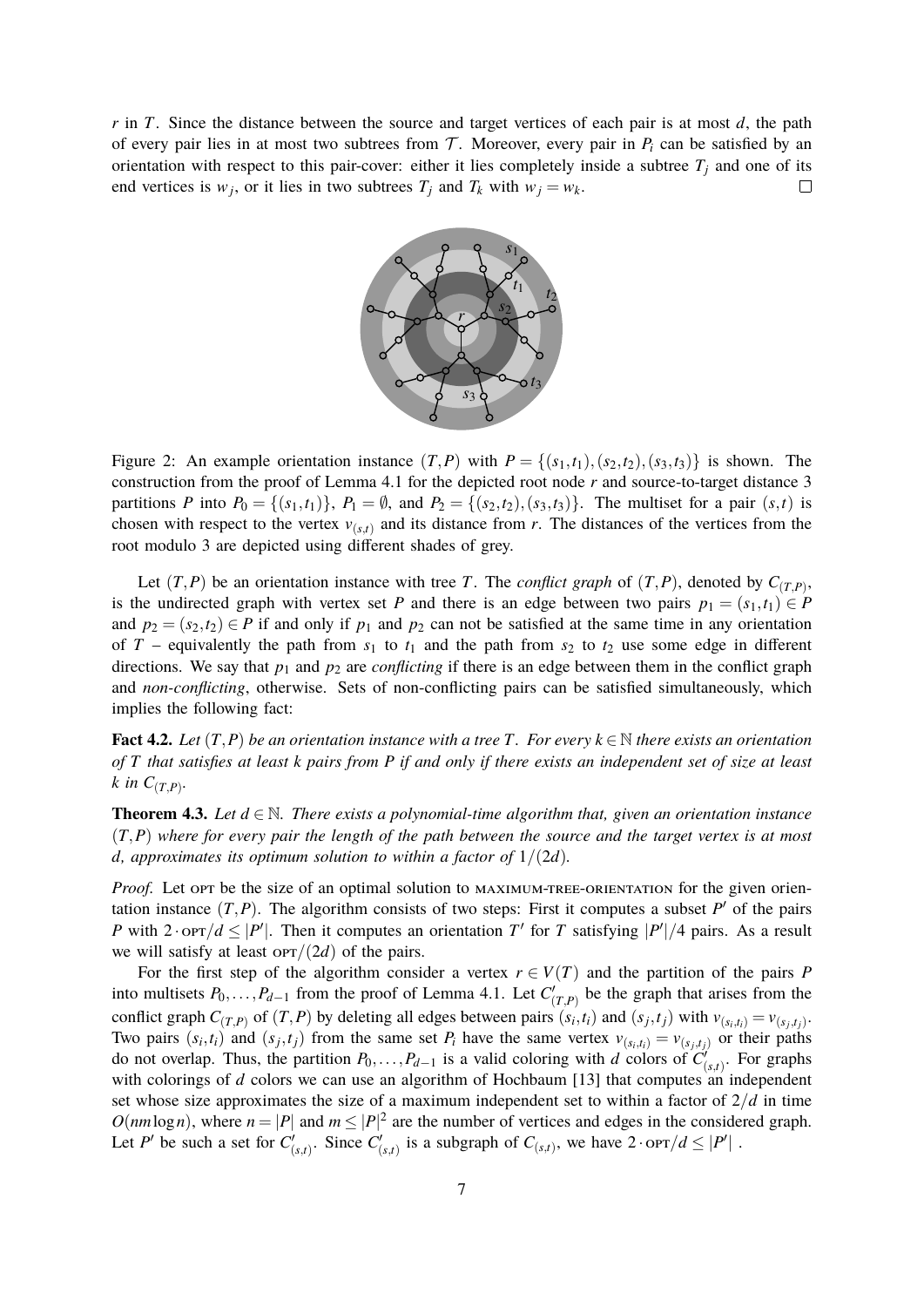For the second step consider the partition  $P'_0, \ldots, P'_{d-1}$  with  $P'_i = P_i \cap P'$  of  $P'$ . Similar to the proof of Lemma [4.1,](#page-5-2) we compute an orientation that satisfies 1/4 of the pairs for every orientation instance  $(T, P'_i)$ , but this time we are not limited to use only the orientation of a single instance. Since  $P'$  is an independent set there are no conflicts between pairs from different sets  $P_i'$  and  $P_j'$ . Thus, we are able to merge the orientations for the instances  $(T, P_i')$  into an orientation that satisfies a fraction of  $1/4$  of all pairs from  $P'$ . Altogether this results in a set of satisfied pairs of size at least or $T/(2d)$ .  $\Box$ 

### <span id="page-7-0"></span>**5 Sublogarithmic Factor Approximation**

In this section we devise a deterministic algorithm that achieves a sublogarithmic approximation guarantee of  $\Omega(\log \log n / \log n)$  for MAXIMUM-TREE-ORIENTATION. Since general instances reduce to tree instances in an approximation preserving manner, this leads to the same approximation ratio for the general problem maximum-graph-orientation.

The algorithm first partitions the input pairs *P* into  $\Omega(\log \log n / \log n)$  multisets *P<sub>i</sub>*. For each orientation instance  $(T, P_i)$  it computes an orientation that satisfies a constant fraction of the optimal number of satisfiable pair. Consequently, the above-mentioned approximation ratio follows by picking, out of the set of all the computed orientations, the one that satisfies a maximum number of pairs. Below we describe the partition and orientation steps in detail.

#### **5.1 Pair Partitioning**

The process by which we partition the pairs is a modification of the centroid decomposition used in the proof of Lemma [3.3.](#page-5-1) Specifically, we will use a decomposition that splits a tree into  $k = \lceil \log n \rceil$ subtrees of almost the same size, formalized by the concept of an almost-balanced decomposition: Let  $T = (V, E)$  be a tree. An *almost-balanced k*-decomposition of *T* is a partition of *T* into *k* edge-disjoint subtrees  $T_1, \ldots, T_k$  such that each subtree contains between  $|E|/(3k)$  and  $3|E|/k$  edges and the number of vertices shared by at least two subtrees is at most *k*. Gamzu and Segev [\[7\]](#page-12-11) showed that for every tree *T* and integer  $k \leq |E(T)|$  there exists an almost-balanced *k*-decomposition for *T*, and that such a decomposition can be computed in polynomial-time.

The partition of the pairs corresponds to a recursive decomposition of the input tree *T*. Let  $\mathcal{T}_1 = \{T_1, \ldots, T_k\}$  be an almost-balanced *k*-decomposition of *T*. We say that a decomposition *separates* a pair  $(s_i, t_i)$  when its end vertices reside in different subtrees of the decomposition (see Figure [3](#page-8-0) for an example). The first multiset of pairs,  $P_1$ , consists of all pairs separated by  $T_1$ . To partition the remaining set of pairs,  $P \setminus P_1$ , we recursively apply the previously-described procedure with respect to the collection of subtrees in  $\mathcal{T}_1$ . Specifically, in the second level of the recursion, an almost-balanced *k*-decomposition is computed in each of the subtrees  $T_1, \ldots, T_k$ , to obtain a set  $\mathcal{T}_2$ , comprising of  $k^2$ subtrees. The second multiset of pairs,  $P_2$ , consists of all pairs from  $P \setminus P_1$  that are separated by  $\mathcal{T}_2$ . The remaining multisets *P*3,*P*4,... are defined in a similar manner. The recursive process ends as soon as we arrive at a subtree with strictly less than *k* edges. In this case we use the decomposition that breaks a tree into its individual edges.

For  $k = \lceil \log n \rceil$ , the overall number of levels in the recursion, or equivalently, the number of pair multisets is  $O(\log_k n) = O(\log n / \log \log n)$ .

#### **5.2 A Constant Factor Approximation for a Single Part**

Notice that a multiset of pairs, say  $P_\ell$ , generally consists of several subsets of pairs, each created when different subtrees in  $\mathcal{T}_{\ell-1}$  are partitioned by the decomposition  $\mathcal{T}_{\ell}$ . More specifically, assuming that the subtrees in  $\mathcal{T}_{\ell-1}$  are  $T_1, T_2, \ldots$ , the class  $P_\ell$  can be written as the disjoint union of  $P_\ell^1, P_\ell^2, \ldots$ , where  $P_{\ell}^{j}$  $\mathbf{F}_{\ell}^{j}$  is the set of pairs that are first separated when  $T_j$  is partitioned. Recall that the path of any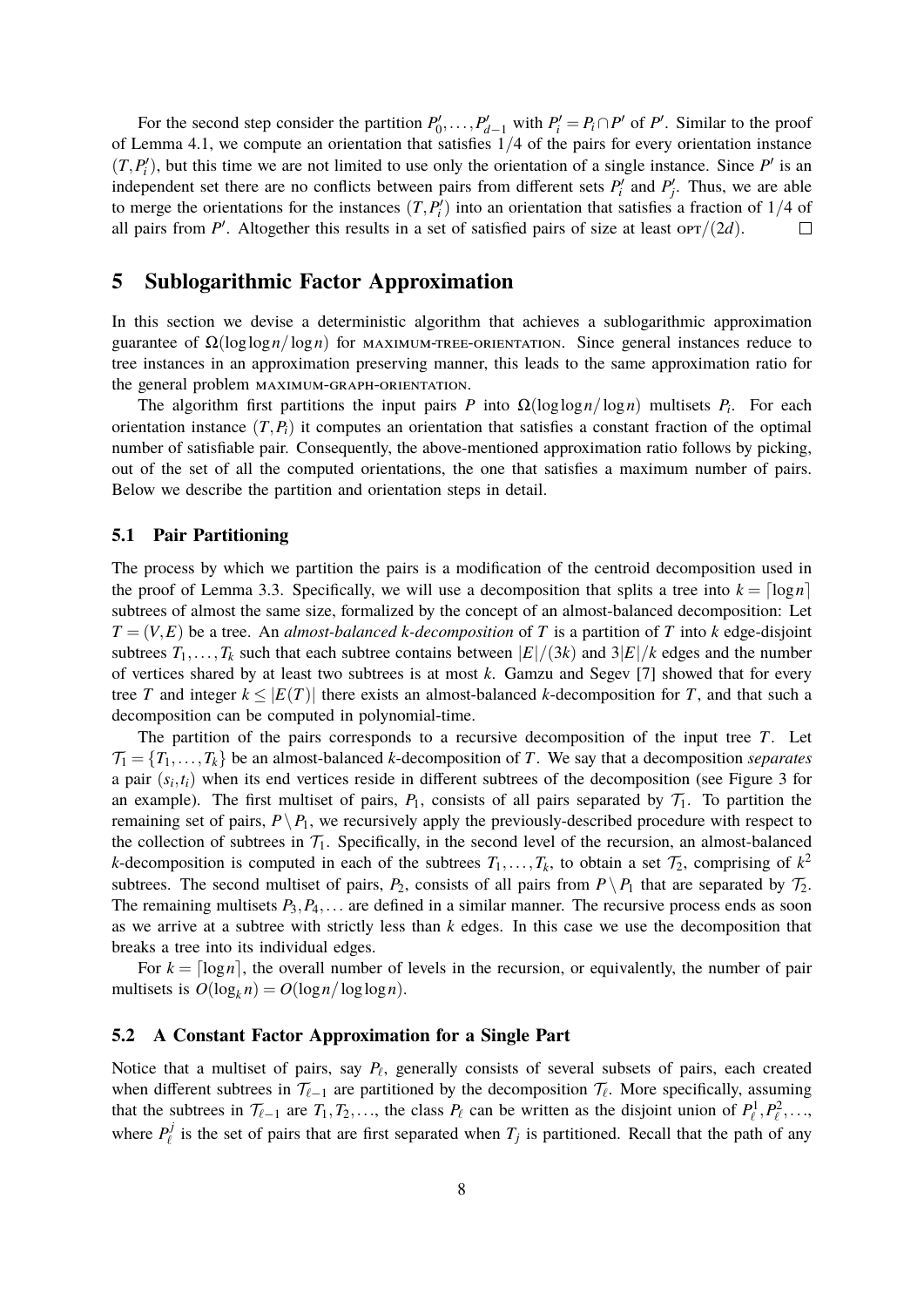

<span id="page-8-0"></span>Figure 3: The example shows a tree  $T = (V, E)$  with 32 edges and an almost-balanced 7-decomposition for it. The 7 subtrees of the decomposition are highlighted with gray backgrounds, the 5 border vertices (see below) are filled in black. The number of edges in the subtrees varies between 3 and 7; this satisfies the lower bound  $|E|/3k = 32/21 \leq 3$  and upper bound  $3|E|/k = 96/7 \geq 7$  for the number of edges that are allowed in the trees of almost-balanced 7-decompositions. The pairs  $(s_1, t_1)$  and  $(s_2, t_2)$ are separated by the decomposition, while the pair  $(s_3, t_3)$  is not separated.

pair separated by some subtree decomposition must be contained in that subtree (otherwise, this pair would have been separated in previous recursion steps). This observation implies that it is sufficient to compute an orientation for a single subtree decomposition and its induced set of separated pairs. Given a polynomial-time algorithm that computes such an orientation, one can apply it to each of the subtree decompositions in the same recursion level. The resulting orientations of edge-disjoint subtrees define an orientation for the whole input tree, satisfying at least as many pairs as the overall number of pairs satisfied in all individual subtrees.

In what follows, we focus our attention on a single decomposition, and devise a randomized algorithm that computes an orientation which satisfies, in expectation, a constant fraction of the optimal number of satisfiable pairs for this decomposition. Formally, an instance of the problem in question consists of a tree  $T = (V, E)$ , and a partition  $\mathcal{T} = \{T_1, \ldots, T_k\}$  of this tree into *k* edge-disjoint subtrees, where  $k \leq \lceil \log n \rceil$ , and the number of vertices shared by at least two subtrees is less than *k*. In addition, we are given a multiset  $P$  of pairs that are separated by the the decomposition  $T$ .

We need the following notation (exemplified in Figure [4\)](#page-9-0). Let opt denote the number of satisfied pairs in some fixed optimal orientation of *T*. Let  $V_B \subseteq V$  be the set of *border vertices* of  $T$ , that is, the set of vertices that are shared by at least two subtrees in  $\mathcal{T}$ . Moreover, let  $S \subseteq T$  be the *skeleton* of  $\mathcal T$ , namely, the minimal subtree spanned by all border vertices. Note that this subtree consists of the union of paths connecting any two vertices in  $V_B$ . Finally, let  $V_J \subseteq V$  the set of *junction vertices*, defined as non-border skeleton vertices with degree at least 3 (counting only skeleton edges).

We are now ready to present the orientation algorithm. Our algorithm consists of two phases: *segment guessing*, where the optimal direction state of disjoint subpaths of the skeleton is attained, followed by *randomized assignment*, in which individual edges are assigned a direction.

**Segment guessing.** Let us name the vertex set  $V_B \cup V_J$  the *core* of the skeleton *S*. One can verify that  $|V_B \cup V_J|$  < 2*k* as  $|V_J|$  <  $|V_B|$  < *k*. We now partition the skeleton into a collection  $\Sigma(S)$  of edge-disjoint paths, which are referred to as *segments*. Each such segment is a subpath of *S* whose endpoints are core vertices, but its interior traverses only non-core vertices. Clearly,  $|\Sigma(S)| = |V_B \cup V_J| - 1 < 2k$ . We now argue that one could obtain in polynomial time the direction state that the optimal orientation induces on each segment  $\sigma \in \Sigma(S)$ , *simultaneously* for all segments. To this end, notice that any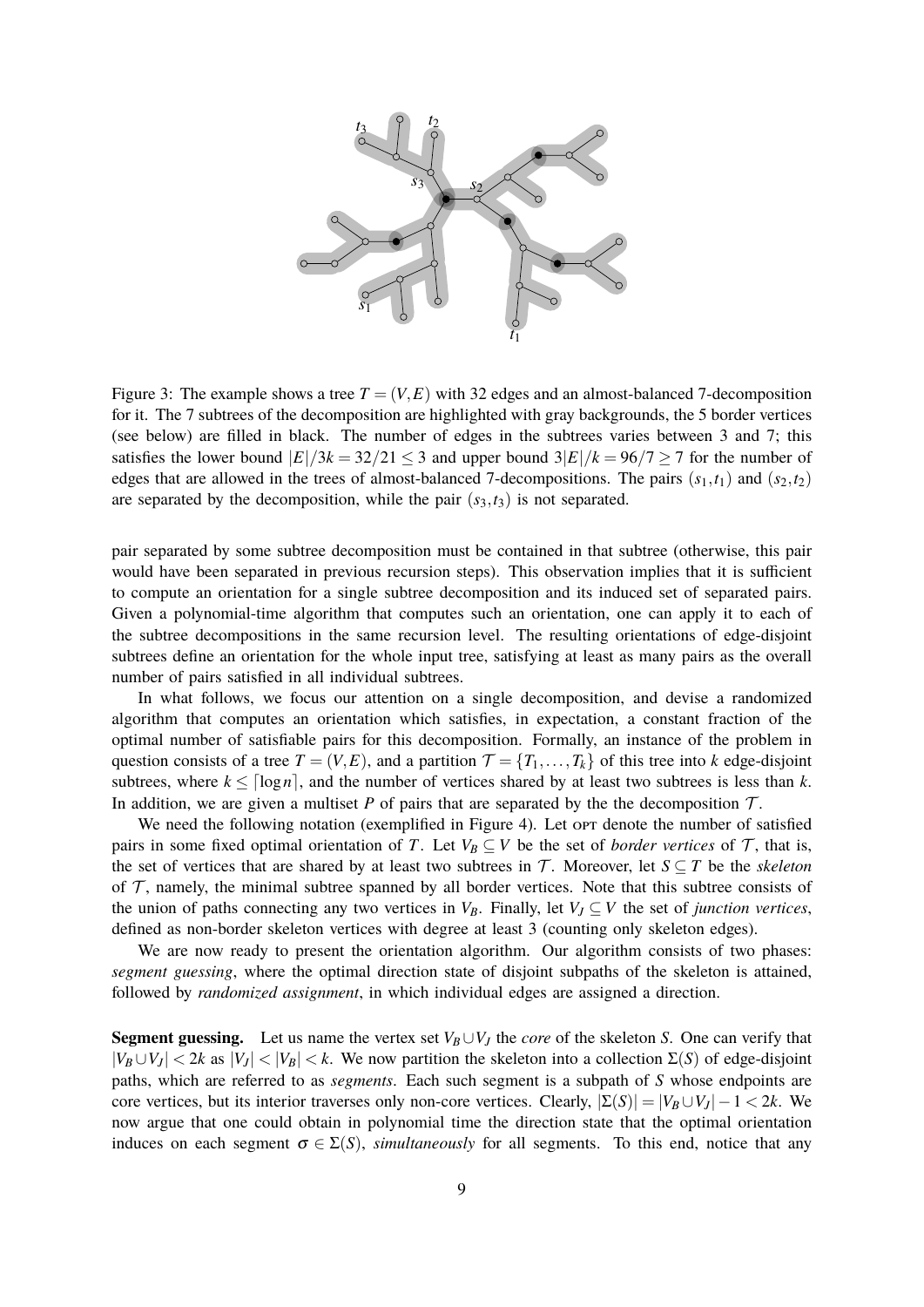

<span id="page-9-0"></span>Figure 4: An almost-balanced 5-decomposition. Black vertices are border vertices, gray vertices are junction vertices, and the gray areas make up the skeleton of the decomposition.

skeleton segment  $\sigma = \langle v_1, v_2, \dots, v_\ell \rangle$  may be in one of three possible direction states:

- *Right direction*: all edges are consistently directed from  $v_1$  toward  $v_\ell$ , which means  $v_1 \to v_2, v_2 \to v_1$  $v_3, \ldots, v_{\ell-1} \to v_{\ell}$ .
- Left direction: all edges are consistently directed from  $v_\ell$  toward  $v_1$ , namely,  $v_1 \leftarrow v_2, v_2 \leftarrow$  $v_3, \ldots, v_{\ell-1} \leftarrow v_{\ell}.$
- *Mixed direction*: the direction of segment edges is non-consistent.

These definitions imply that the total number of segment direction states to be examined is of polynomial size since  $3^{\vert \Sigma(S) \vert} < 3^{2k} \leq 3^{2\lceil \log n \rceil} = O(n^{2 \cdot \log 3})$ . As a consequence, we may assume without loss of generality that the set of direction states induced by the optimal orientation on all the segments of  $\Sigma(S)$  is known in advance. This assumption can be enforced by enumerating over all  $O(n^{2 \cdot \log 3})$ possible segment direction states.

**Randomized assignment.** The goal of this phase is to orient the graph while making sure that the edge directions respect the outcome of the segment guessing phase. For this purpose, we begin by considering skeleton segments that have a consistent direction, namely, segments in either right or left direction states, and assign all the edges in these segments their implied direction. The assignment procedure proceeds with two randomized assignment steps: (1) Each segment in a mixed direction state is assigned, independently and uniformly at random, a right or left direction. All segment edges are oriented according to the chosen direction. (2) Each of the decomposition subtrees  $T_1, \ldots, T_k$  is assigned, independently and uniformly at random, the role of a *sender* or a *receiver*. All the nonskeleton edges of each sender subtree are oriented toward the skeleton (in its simplest form, when the subtree contains a single border vertex, all edges are oriented toward that vertex). In contrast, all the non-skeleton edges of each receiver subtree are oriented away from the skeleton. We refer the reader to an example in Figure [5\(](#page-10-0)a).

We turn to prove that the expected number of satisfied pairs is within a constant factor of optimal, as formally stated in the following claim.

#### **Claim 5.1.** *The resulting orientation satisfies at least orr/16 pairs in expectation.*

*Proof.* Recall that we have previously assumed the endpoints of each pair to reside in different subtrees of the decomposition  $T$ . In particular, this implies that each pair path must traverse at least one border (core) vertex. For this reason, as shown in Figure [5\(](#page-10-0)b), we can divide each pair path, with endpoints  $s_i$  and  $t_i$ , into five (some possibly empty) parts: (1) A subpath between  $s_i$  and its closest skeleton vertex  $v_{s_i}$ . (2) A subpath, along a partial skeleton segment, between  $v_{s_i}$  and its closest core vertex  $r_{s_i}$ . (3) A subpath between  $t_i$  and its closest skeleton vertex  $v_{t_i}$ . (4) A subpath, along a partial skeleton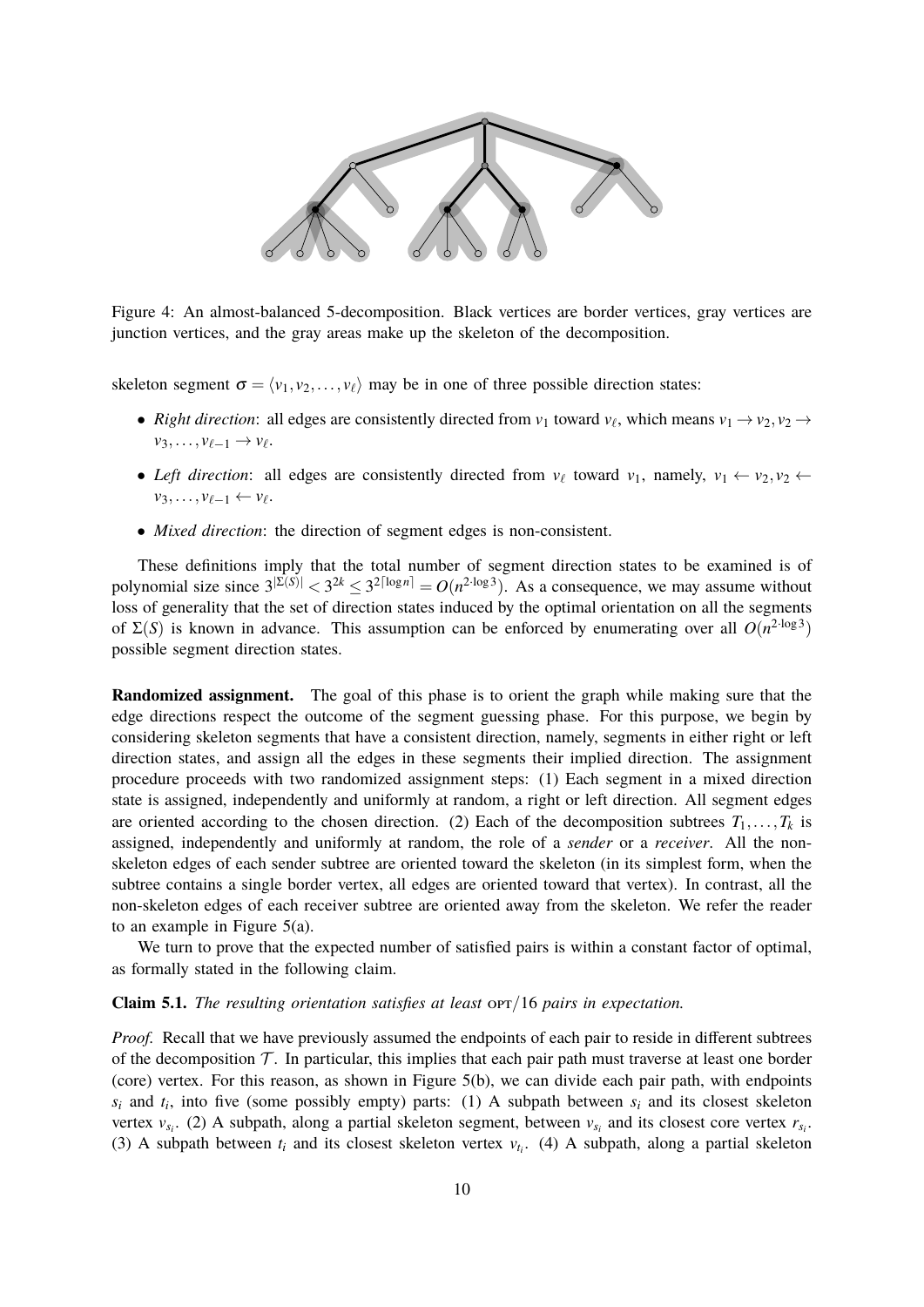

<span id="page-10-0"></span>Figure 5: (a) An orientation of a sender subtree, where the thick edges are part of the skeleton. (b) A partition of a pair path into five parts.

segment, between  $v_{t_i}$  and its closest core vertex  $r_{t_i}$ . (5) A subpath between  $r_{s_i}$  and  $r_{t_i}$ , along a sequence of complete skeleton segments.

With these definitions in mind, let us focus on some pair  $(s_i, t_i)$  that is satisfied in the optimal orientation. We now argue that, with probability at least  $1/16$ , this pair is satisfied in the random orientation constructed by the algorithm. Consequently, by linearity of expectation, the overall expected number of satisfied pairs is  $\text{OPT}/16$ . The key observation we make to establish this argument is that all the segments along the subpath between  $r_{s_i}$  and  $r_{t_i}$  must have a consistent direction in the optimal orientation; otherwise, this pair would not have been satisfied. Accordingly, we may assume that our algorithm assigned the same direction to all the edges in these segments. Now, notice that the pair under consideration is satisfied if the following four probabilistic events occur: (1) the edges in the subpath between  $s_i$  and  $v_{s_i}$  are oriented toward  $v_{s_i}$ ; (2) the edges in the subpath between  $v_{s_i}$  and  $r_{s_i}$  are oriented toward  $r_{s_i}$ ; (3) the edges in the subpath between  $v_{t_i}$  and  $r_{t_i}$  are oriented toward  $v_{t_i}$ ; and (4) the edges in the subpath between  $t_i$  and  $v_{t_i}$  are oriented toward  $t_i$ . One can validate that these four events are independent, and that each one of them occurs with probability of at least 1/2. For example, the edges in the subpath between  $s_i$  and  $v_{s_i}$  are oriented toward  $v_{s_i}$  if the underlying subtree  $T_{s_i}$  is selected as a sender. As a result, the probability that pair *i* is satisfied in the random orientation is at least  $1/16$ .  $\Box$ 

**Derandomization.** The extent to which we utilize randomization is limited; its purpose is to make the presentation of our algorithm simpler. Each segment in a mixed direction state is randomly assigned one of two possible directions, resulting in at most  $2^{\vert \Sigma(S) \vert} < 2^{2k} \leq 2^{2\lceil \log n \rceil} = O(n^2)$  possibilities. Each decomposition subtree is randomly assigned one of two possible roles, resulting in at most  $2^k \leq 2^{\lceil \log n \rceil} = O(n)$  possibilities. To obtain a deterministic polynomial-time algorithm, we can construct the whole space of possible assignments.

In summary, we obtain the following theorem:

<span id="page-10-1"></span>**Theorem 5.2.** *There exists a polynomial-time algorithm that approximates* maximum-tree-orientation *to within a factor of* Ω(loglog*n*/log*n*) *on n-vertex trees.*

Theorem [5.2](#page-10-1) and Lemma [2.2](#page-2-0) imply the same approximation bound for the problem on general graphs:

**Corollary 5.3.** *There exists a polynomial-time algorithm that approximates* maximum-graph-orientation *to within a factor of*  $\Omega(\log \log n / \log n)$  *on n-vertex graphs.*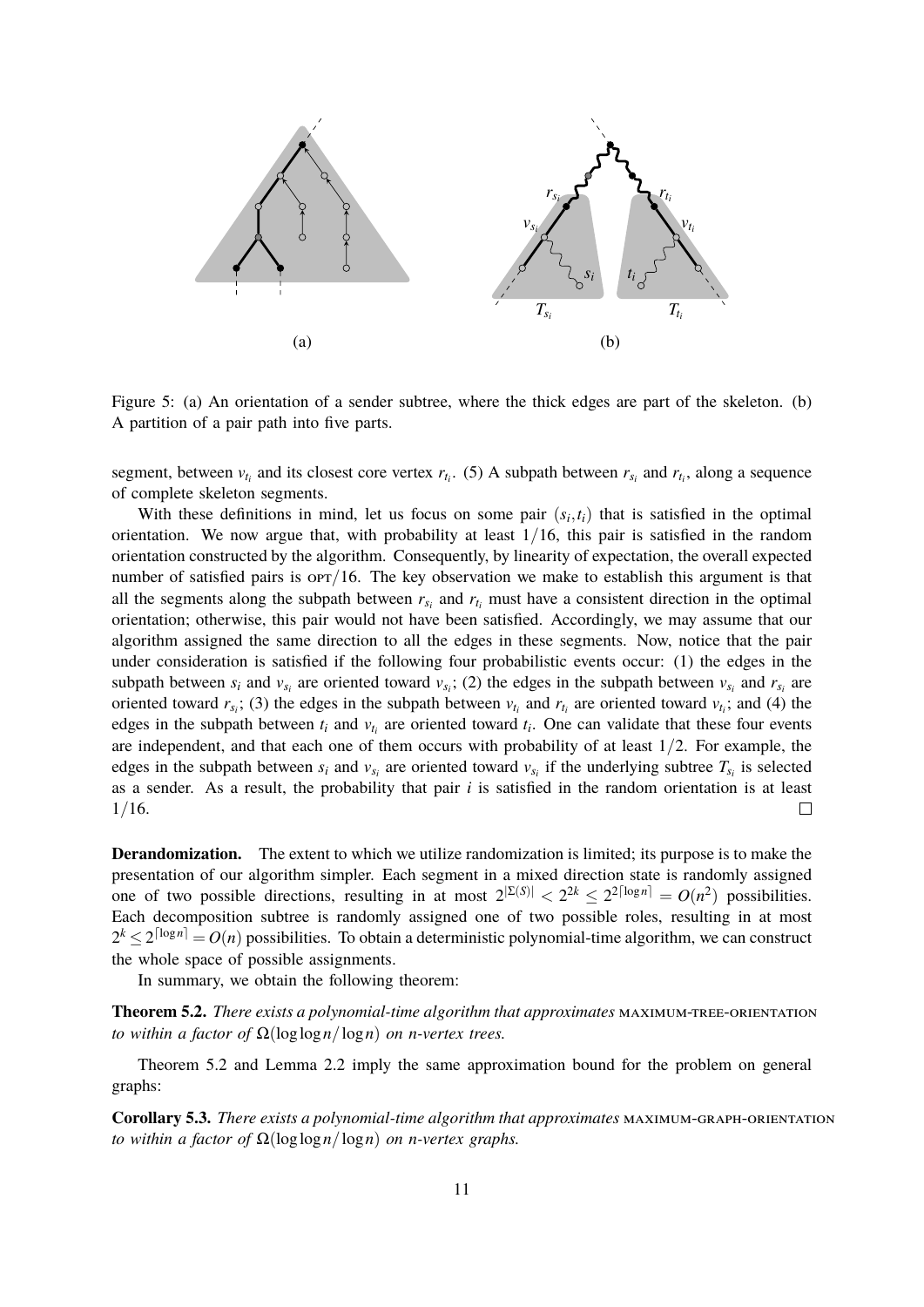### **6 Conclusions**

In this paper we studied the complexity and approximability of the maximum graph orientation problem. We showed that this problem is NP-hard to approximate to within a factor of  $12/13$ . On the positive side, we provided an Ω(loglog*n*/log*n*)-approximation algorithm for the problem. In addition, we provided insights into the combinatorial structure of the problem, showing that every orientation instance admits an orientation that satisfies a fraction of  $1/(4 \lceil \log n \rceil)$  of its pairs, and that this bound is tight up to a constant factor. We also designed constant factor approximation algorithms for restricted variants of the problem where the instance can be decomposed by restricted covers, including star graphs, caterpillars and graphs in which the distances between the source and target vertices of every pair are bounded.

There are several directions for future research: One direction is to close the gap between our approximation and hardness-of-approximation results. Another direction is to develop algorithms that work on instances in which some of the graph's edges are pre-directed. This problem is motivated by biological scenarios in which the directions of some of the edges are known, such as for protein-DNA interaction and kinase-substrate interactions. We have recently developed a polynomial integer linear programming formulation for the problem and showed that the resulting orientations are much more in line with current biological knowledge compared to orientations that ignore the pre-set directions [\[20\]](#page-13-7). We also proved a sub-linear approximation ratio for this problem [\[4\]](#page-11-3). It is open whether this ratio can be improved. A third research direction is to understand the structure of real world instances and exploit it for algorithms solving the NP-complete orientation problem fast in practice. A recent work in this direction by Dorn et al. [\[3\]](#page-11-1) determines the values of many structural parameters for different ppi networks and studies the complexity of the orientation problem when parameterized by them.

### **Acknowledgments**

M.E. was supported by a research grant from the Dr. Alexander und Rita Besser-Stiftung. R.S. was supported by a research grant from the Israel Science Foundation (grant no. 385/06). U.Z. was supported by BSF grant no. 2006261. We thank Rani Hod for his help with the proof of Lemma [3.4.](#page-5-3)

### **References**

- <span id="page-11-2"></span>[1] N. Alon and J. H. Spencer. *The Probabilistic Method*. Wiley-Interscience, New York, 2nd edition, 2000.
- <span id="page-11-0"></span>[2] J. Bang-Jensen and G. Gutin. *Digraphs: Theory, Algorithms and Applications*. Springer, 2nd edition, 2008.
- <span id="page-11-1"></span>[3] B. Dorn, F. Hüffner, D. Krüger, R. Niedermeier, and J. Uhlmann. Exploiting bounded signal flow for graph orientation based on cause-effect pairs. In *Proceedings of the 1st International ICST Conference on Theory and Practice of Algorithms in (Computer) Systems (TAPAS 2011)*, pp. 104–115. Springer, Lecture Notes in Computer Science 6595, 2011.

Online at [http://dx.doi.org/10.1007/978-3-642-19754-3](http://dx.doi.org/10.1007/978-3-642-19754-3_12) 12

<span id="page-11-3"></span>[4] M. Elberfeld, D. Segev, C. R. Davidson, D. Silverbush, and R. Sharan. Approximation algorithms for orienting mixed graphs. To appear in In *Proceedings of the 22nd Annual Symposium on Combinatorial Pattern Matching (CPM 2011)*. Springer, Lecture Notes in Computer Science 6661, 2011.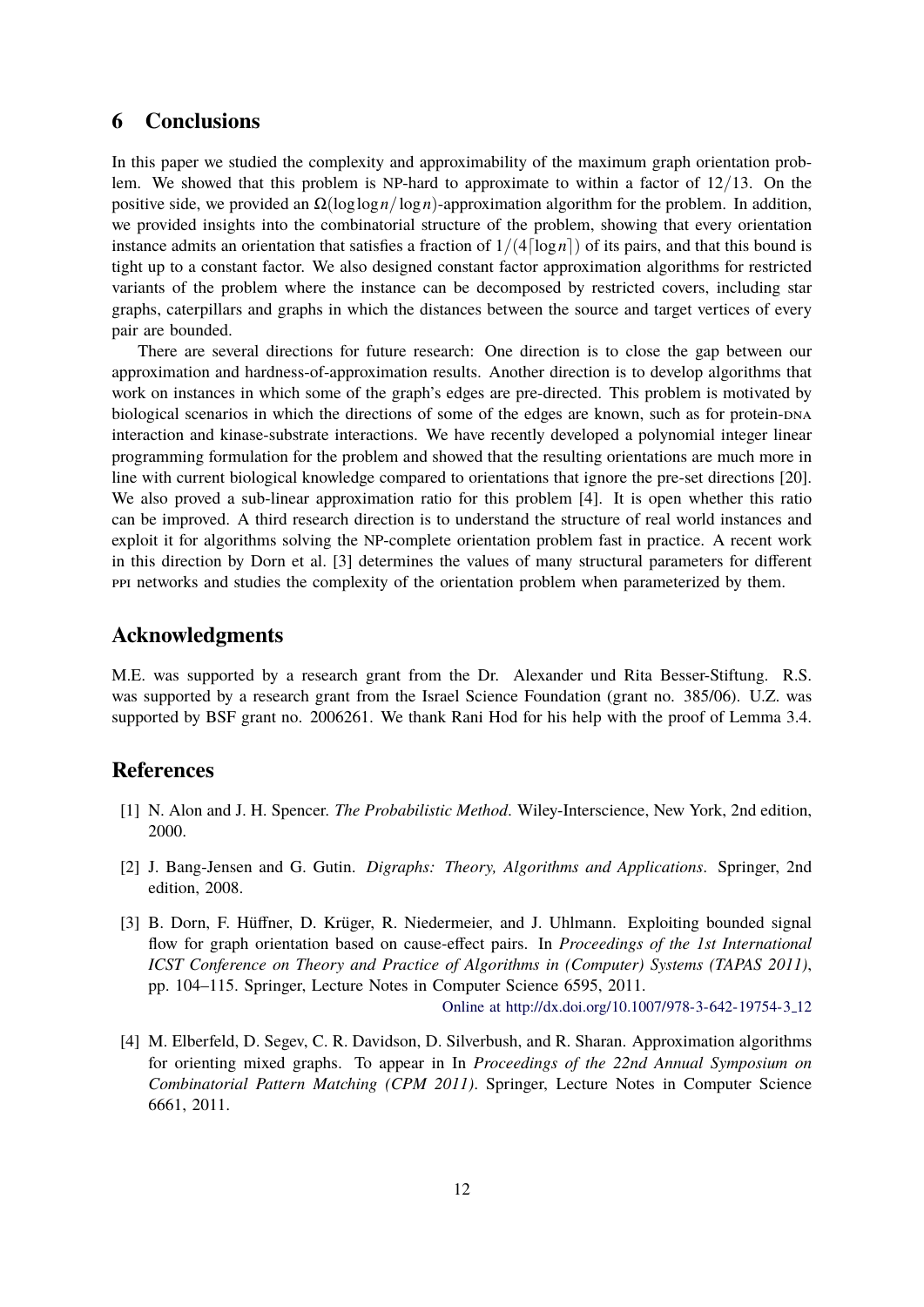- <span id="page-12-0"></span>[5] S. Fields. High-throughput two-hybrid analysis. The promise and the peril. *The FEBS Journal* 272(21):5391–5399, 2005. Online at<http://www.ncbi.nlm.nih.gov/pubmed/16262681>
- <span id="page-12-9"></span>[6] G. N. Frederickson and D. B. Johnson. Generating and searching sets induced by networks. In *Proceedings 7th International Colloquium on Automata, Languages and Programming (ICALP 1980)*, pp. 221-233. Springer, Lecture Notes in Computer Science 85, 1980.

Online at [http://dx.doi.org/10.1007/3-540-10003-2](http://dx.doi.org/10.1007/3-540-10003-2_73) 73

- <span id="page-12-11"></span>[7] I. Gamzu and D. Segev. A sublogarithmic approximation for highway and tollbooth pricing. In *Proceedings of the 37th International Colloquium on Automata, Languages and Programming (ICALP 2010)*, pp. 582–593. Springer, Lecture Notes in Computer Science 6198, 2010. Online at [http://dx.doi.org/10.1007/978-3-642-14165-2](http://dx.doi.org/10.1007/978-3-642-14165-2_49) 49
- <span id="page-12-2"></span>[8] I. Gamzu, D. Segev, and R. Sharan. Improved orientations of physical networks. In *Proceedings of the 10th International Workshop on Algorithms in Bioinformatics (WABI 2010)*, pp. 215-225. Springer, Lecture Notes in Computer Science 6293, 2010.

Online at [http://dx.doi.org/10.1007/978-3-642-15294-8](http://dx.doi.org/10.1007/978-3-642-15294-8_18) 18

- <span id="page-12-1"></span>[9] A. Gavin, M. Bösche, R. Krause, P. Grandi, M. Marzioch, A. Bauer, J. Schultz, J. M. Rick, A. Michon, C. Cruciat, M. Remor, C. Hofert, M. Schelder, M. Brajenovic, H. Ruffner, A. Merino, ¨ K. Klein, M. Hudak, D. Dickson, T. Rudi, V. Gnau, A. Bauch, S. Bastuck, B. Huhse, C. Leutwein, M. Heurtier, R. R. Copley, A. Edelmann, E. Querfurth, V. Rybin, G. Drewes, M. Raida, T. Bouwmeester, P. Bork, B. Seraphin, B. Kuster, G. Neubauer, and G. Superti-Furga. Functional organization of the yeast proteome by systematic analysis of protein complexes. *Nature* 415(6868):141–147, Jan. 2002. Online at<http://dx.doi.org/10.1038/415141a>
- <span id="page-12-4"></span>[10] A. Gitter, J. Klein-Seetharaman, A. Gupta, and Z. Bar-Joseph. Discovering pathways by orienting edges in protein interaction networks. *Nucleic Acids Research* 39(4):e22, 2011.

Online at<http://dx.doi.org/10.1093/nar/gkq1207>

<span id="page-12-3"></span>[11] S. L. Hakimi, E. F. Schmeichel, and N. E. Young. Orienting graphs to optimize reachability. *Information Processing Letters* 63(5):229–235, 1997.

Online at [http://dx.doi.org/10.1016/S0020-0190\(97\)00129-4](http://dx.doi.org/10.1016/S0020-0190(97)00129-4)

- <span id="page-12-6"></span>[12] J. Håstad. Some optimal inapproximability results. *Journal of the ACM* 48(4):798–859, 2001. Online at<http://dx.doi.org/10.1145/502090.502098>
- <span id="page-12-10"></span>[13] D. S. Hochbaum. Efficient bounds for the stable set, vertex cover and set packing problems. *Discrete Applied Mathematics* 6(3):243–254, 1983.

Online at [doi:http://dx.doi.org/10.1016/0166-218X\(83\)90080-X](http://dx.doi.org/http://dx.doi.org/10.1016/0166-218X(83)90080-X)

- <span id="page-12-5"></span>[14] V. Kann, J. Lagergren, and A. Panconesi. Approximability of maximum splitting of *k*-sets and some other APX-complete problems. *Information Processing. Letters* 58(3):105–110, 1996. Online at [http://dx.doi.org/10.1016/0020-0190\(96\)00046-4](http://dx.doi.org/10.1016/0020-0190(96)00046-4)
- <span id="page-12-8"></span>[15] M. Lewin, D. Livnat, and U. Zwick. Improved rounding techniques for the MAX 2-SAT and MAX DI-CUT problems. In *Proceedings of the 9th International Conference on Integer Programming and Combinatorial Optimization (IPCO 2002)*, pp. 67–82. Springer, Lecture Notes in Computer Science 2337, 2006. Combine at [http://dx.doi.org/10.1007/3-540-47867-1](http://dx.doi.org/10.1007/3-540-47867-1_6).6
- <span id="page-12-7"></span>[16] A. Medvedovsky. An algorithm for orienting graphs based on cause-effect pairs and its applications to orienting protein networks. Master's thesis, Tel-Aviv University, Israel, 2009.

Online at [http://www.cs.tau.ac.il/](http://www.cs.tau.ac.il/~roded/Sasha-thesis.pdf)∼roded/Sasha-thesis.pdf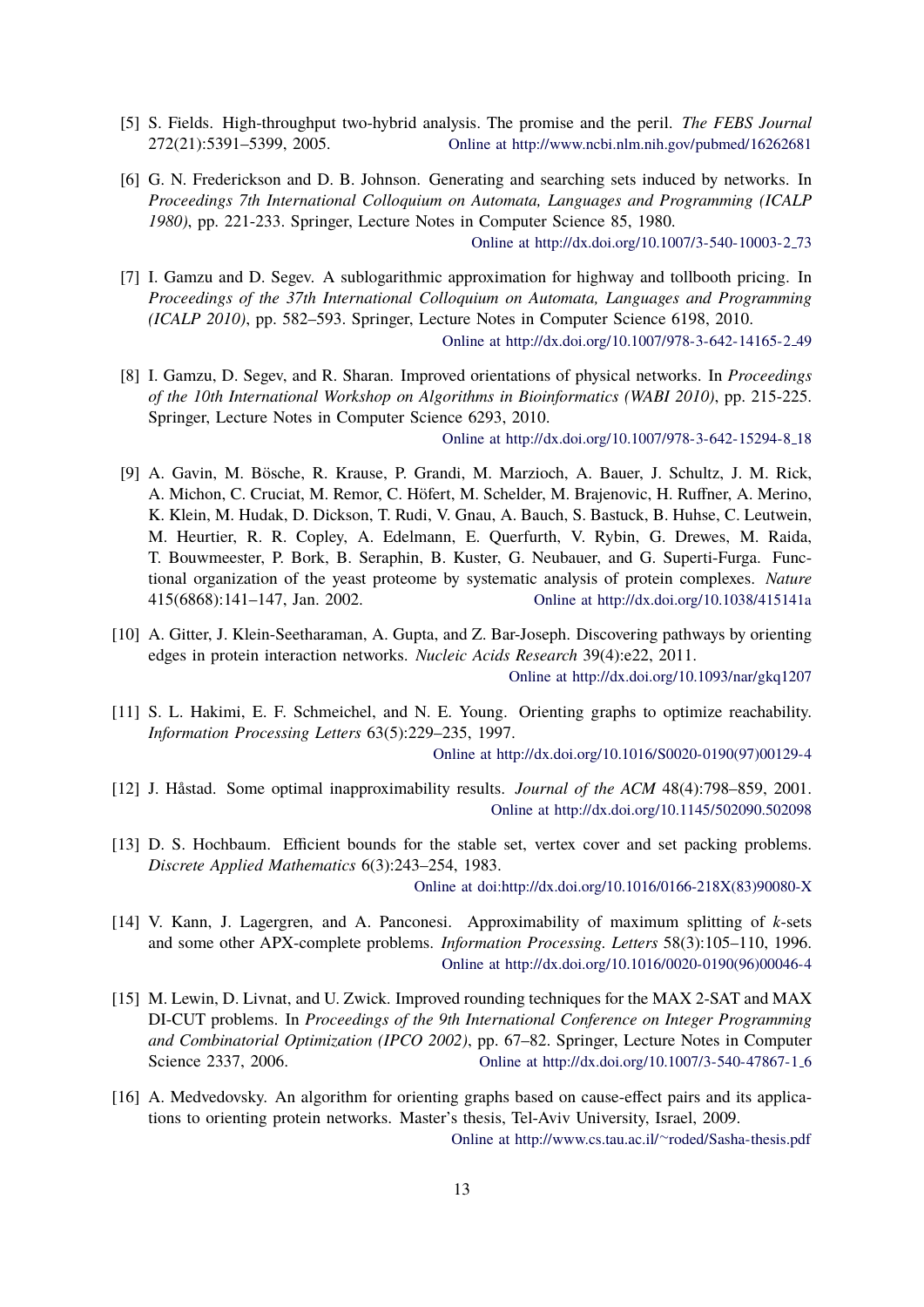<span id="page-13-0"></span>[17] A. Medvedovsky, V. Bafna, U. Zwick, and R. Sharan. An algorithm for orienting graphs based on cause-effect pairs and its applications to orienting protein networks. In *Proceedings of the 8th International Workshop on Algorithms in Bioinformatics (WABI 2008)*, pp. 222–232. Springer, Lecture Notes in Computer Science 5251, 2008.

Online at [http://dx.doi.org/10.1007/978-3-540-87361-7](http://dx.doi.org/10.1007/978-3-540-87361-7_19) 19

- <span id="page-13-3"></span>[18] O. Ourfali, T. Shlomi, T. Ideker, E. Ruppin, and R. Sharan. SPINE: a framework for signalingregulatory pathway inference from cause-effect experiments. *Bioinformatics* 23(13):i359–i366, 2007. Online at<http://dx.doi.org/10.1093/bioinformatics/btm170>
- <span id="page-13-1"></span>[19] H. E. Robbins. A theorem on graphs, with an application to a problem of traffic control. *The American Mathematical Monthly* 46(5):281–283, 1939.

Online at<http://www.jstor.org/stable/2303897>

- <span id="page-13-7"></span>[20] D. Silverbush, M. Elberfeld, and R. Sharan. Optimally orienting physical networks. In *Proceedings of the 15th Annual International Conference on Research in Computational Molecular Biology (RECOMB 2011)*, pp. 424–436. Springer, Lecture Notes in Computer Science 6577, 2011. Online at [http://dx.doi.org/10.1007/978-3-642-20036-6](http://dx.doi.org/10.1007/978-3-642-20036-6_39) 39
- <span id="page-13-4"></span>[21] R. E. Tarjan. Depth-first search and linear graph algorithms. *SIAM Journal on Computing* 1(2):146–160, 1972. Online at<http://dx.doi.org/10.1137/0201010>
- <span id="page-13-5"></span>[22] R. E. Tarjan. A note on finding the bridges of a graph. *Information Processing Letters* 2(6):160– 161, 1974. Online at [http://dx.doi.org/10.1016/0020-0190\(74\)90003-9](http://dx.doi.org/10.1016/0020-0190(74)90003-9)
- <span id="page-13-2"></span>[23] C. Yeang, T. Ideker, and T. Jaakkola. Physical network models. *Journal of Computational Biology* 11(2-3):243–262, 2004. Online at<http://dx.doi.org/10.1089/1066527041410382>

### <span id="page-13-6"></span>**A Appendix: Proof of Lemma [3.4](#page-5-3)**

*Proof.* Let  $r \in \mathbb{N}$ . The orientation instance  $(T_r, P_r)$  is made up by an undirected rooted complete binary tree with depth *r* and the following multiset of pairs: For every ordered pair  $(v, w)$  of distinct leaves in  $T_r$  we insert  $2^{(2r-d(v,w))/2}$  copies of the pair  $(v, w)$  into  $P_r$ , where  $d(v, w)$  is the distance between *v* and *w*. Figure [6](#page-14-0) shows an example of this orientation instance.

Let or $r(r)$  denote the maximum number of satisfied pairs from  $P_r$  in any orientation of  $T_r$ . Let  $\text{OPT}(r, k)$  denote the maximum number of satisfied pairs from  $P_r$  in orientations where the root can be reached from exactly *k* leaves. Due to the definition of the pairs, this is equivalent to saying that there exist exactly  $k$  leaves that are reachable from the root – if we flip all edge orientations, then a pair  $(v, w)$  is satisfied if, and only if, the pair  $(w, v)$  was satisfied before. Thus, flipping all edge orientations does not change the number of satisfied pairs. By definition we have  $\text{OPT}(r) = \max_{0 \leq k \leq 2^r} \text{OPT}(r, k)$ .

The main technical arguments of this proof are encapsulated by the following claim. For  $k \ge 1$ , define  $g(k) = 2^{\lfloor \log k \rfloor}$  – the largest power of two that is at most *k*. We claim that for every  $r \ge 1$  and  $k \geq 0$ , we have

$$
OPT(r,k) = \begin{cases} \frac{4^r + 2g(k)^2}{3} - g(k)k & \text{if } k \ge 1\\ \frac{4^r - 4}{3} & \text{if } k = 0 \end{cases}
$$

.

Once the claim is proven, we know that  $\text{OPT}(r, k)$  is maximized for  $k = 1$  since  $\text{OPT}(r, k)$  is monotone decreasing in *k*, starting from  $k \ge 1$ . Thus opt $(r) = \text{OPT}(r, 1) = (4^r - 1)/3$ . An example of an optimal orientation where exactly one leaf has a path to the root is shown in Figure [6\(](#page-14-0)b).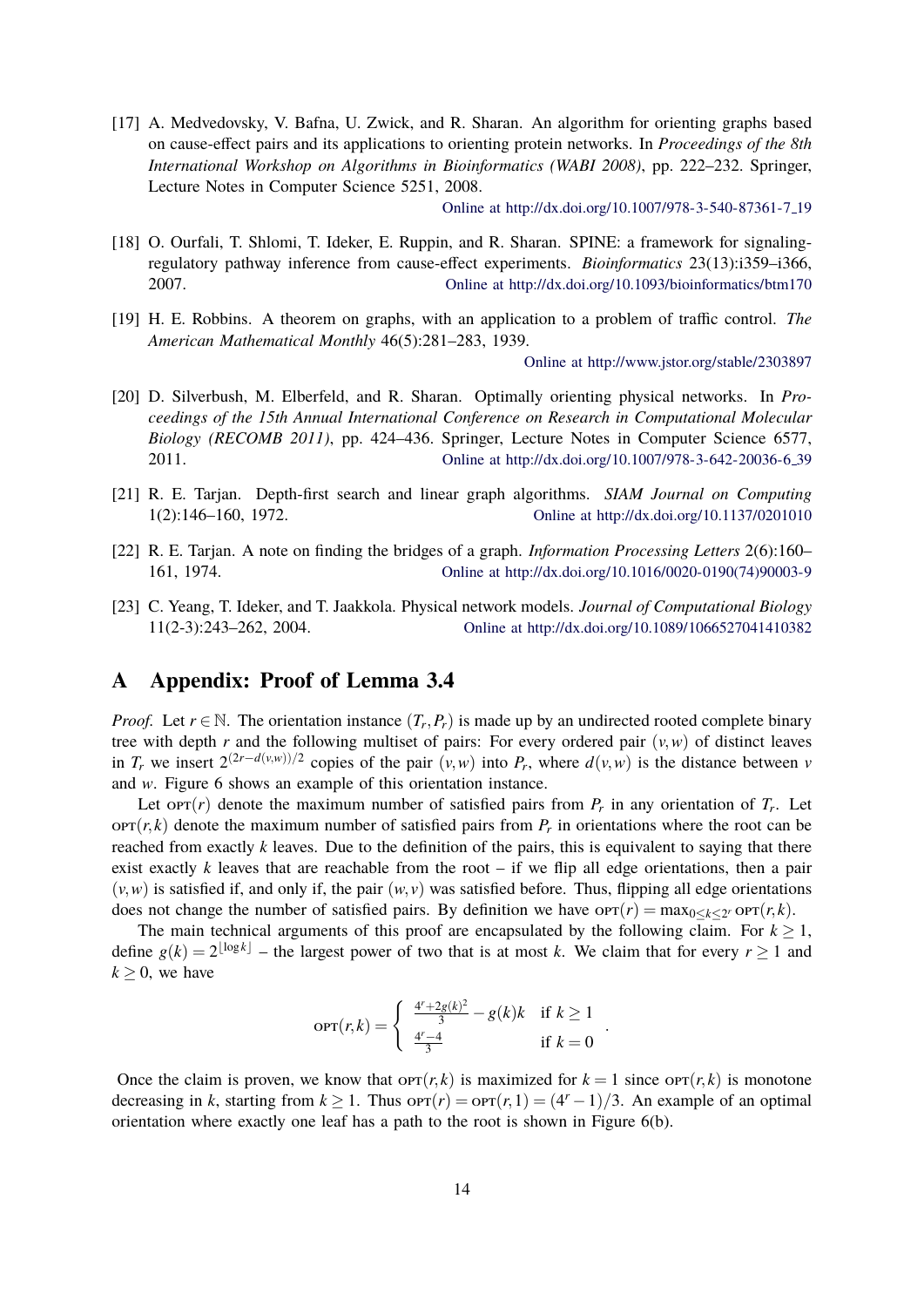



(b) An optimal orientation  $T_3'$  of  $T_3$  and the satisfied pairs from  $P_3$ :



<span id="page-14-0"></span>Figure 6: (a) The orientation instance constructed in the proof of Lemma [3.4](#page-5-3) is shown for  $r = 3$ . The tree  $T_3$  is drawn by using solid edges; it has  $2^4 - 1$  vertices. The pairs from  $P_3$  are grouped to pairs having the same end vertices (though, not necessarily the same source and target vertices); every group is depicted by a grey bidirectional path that connects the two end vertices. The number of ordered combinations of two leaves whose pairs cross the root is  $2 \cdot 4^2$ ;  $4^2$  combinations with first vertex on the left and second vertex on the right side. In  $P_3$  there is exactly one copy for each of these pairs and, thus, the number of pairs in  $P_3$  that cross the root is  $2 \cdot 4^2$ . All leaf combinations whose pairs do not cross the root, but a vertex one level beneath, appear twice in  $P_3$ . In total, the corresponding number of pairs is  $2 \cdot 4^2$ . The same holds if we go one level further beneath where all leaf combinations appear 4 times as pairs in  $P_3$ . In total, the number of pairs in  $P_3$  is  $3 \cdot 2 \cdot 4^2$ . (b) An optimal orientation  $T'$ of  $T_r$  that satisfies  $1+4+16 = (4^3-1)/3$  pairs. The pattern of edge orientations in this example (for every vertex, one child edge is oriented upwards, and the other child edge is oriented downwards) can be generalized to construct optimal orientations for every orientation instance  $(T_r, P_r)$ .

We prove the claim by induction over *r*. For  $r = 1$ , we have  $T_1 = e^{i\theta}$  and by checking all 4 orientations for this tree we can see that the claim holds for all *k*. We assume that the claim holds for some  $r \ge 1$  and all *k*, and prove that is also holds for  $r + 1$  and all *k*.

Before we proceed with the proof, we will make a short break for a technical observation that is enabled by the induction hypothesis and used later on. We define  $\text{DIFFor}(r, k) = \text{OPT}(r, k) - \text{OPT}(r, k)$ + 1), which is the change of the number of satisfied pairs in optimal orientations if we require that one more leaf has a path to the root. So far  $g(k)$  is only defined for  $k \ge 1$ . We extend its definition to  $g(0) = -1$  and show diffort(*r*, *k*) =  $g(k)$  for all  $k \ge 0$ . For  $k = 0$ , we have diffort(*r*, 0) = opt(*r*, 0) −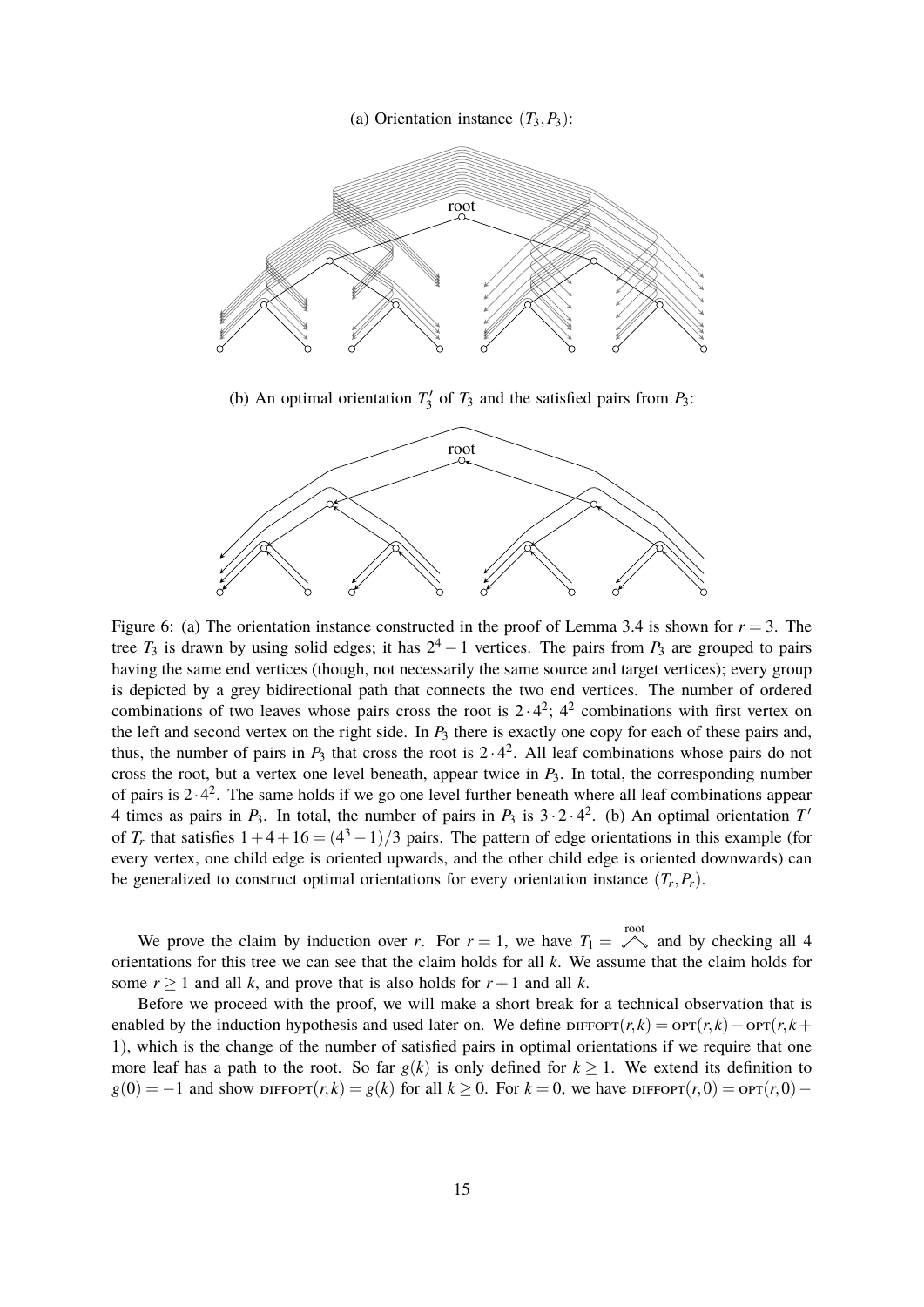$\text{OPT}(r,1) = (4^r - 4)/3 - (4^r - 1)/3 = -1$ . For  $k \ge 1$ , we consider the equalities

DIFFOPT(r,k) = OPT(r,k) – OPT(r,k+1)  
\n
$$
= \frac{4^r + 2g(k)^2}{3} - g(k)k - \left(\frac{4^r + 2g(k+1)^2}{3} - g(k+1)(k+1)\right)
$$
\n
$$
= \frac{2}{3}(g(k)^2 - g(k+1)^2) - g(k)k + g(k+1)(k+1).
$$

If  $g(k) = g(k+1)$ , which happens if  $k+1$  is not a power of 2, we can derive  $\text{DIFF}(r, k) = g(k)$ . If  $g(k) \neq g(k+1)$ , we know  $g(k+1) = k+1 = 2g(k)$  and can extend the equations from above to

DIFFOPT
$$
(r,k)
$$
 =  $\frac{2}{3}(g(k)^2 - 4g(k)^2) - g(k)k + 4g(k)^2$   
=  $g(k)(2g(k) - k) = g(k)(k + 1 - k) = g(k)$ .

We proceed to prove the claim for  $(T_{r+1}, P_{r+1})$  and first consider the case  $k = 0$ . The orientations that are possible in this case do not satisfy any of the pairs that cross the root (because there is no path from a leaf to the root.) As a result, we can restrict to optimally orient the two orientation instances that correspond to the two subtrees beneath the root; they equal  $T_r$ , but with each pair from (the multiset)  $P_r$  occurring twice. Thus, by using the induction hypothesis and the fact that opt $(r, k)$  is maximized for  $k = 1$ , we can derive  $\text{OPT}(r + 1, 0) = 2 \cdot 2 \cdot \max_{0 \le k \le 2^r} \text{OPT}(r, k) = 4 \cdot (4^r - 1)/3 = (4^{r+1} - 4)/3$ .

Next, we consider  $k \geq 1$  and optimal orientations among the orientations where exactly k leaves have a path to the root. We distinguish two cases: In the first case, both edges incident to the root are directed toward the root, and in the second case one edge incident to the root is oriented away from the root and the other toward the root. root

We start with the first case and consider orientations of the form  $\mathbb{X}^n$ . Since no pair that crosses the root is satisfied and a total of *k* leaves have a path to the root, we obtain the equation  $\text{OPT}(r+1, k)$  $\max_{0 \leq l \leq k} 2 \cdot \text{OPT}(r, l) + 2 \cdot \text{OPT}(r, k - l)$  where *l* and  $k - l$  are the number of leaves with paths to the root from the left and right subtrees, respectively. Which *l* maximizes the expression  $2 \cdot \text{OPT}(r, l) + 2 \cdot$  $\text{OPT}(r, k-l)$ ? We consider the difference between the expression for two consecutive values of *l* and derive the following equalities by using the induction hypothesis and the technical observation from above:

$$
2 \cdot \text{OPT}(r, l) + 2 \cdot \text{OPT}(r, k - l) - (2 \cdot \text{OPT}(r, l + 1) + 2 \cdot \text{OPT}(r, k - l - 1))
$$
  
= 2 \cdot \text{DIFFOPT}(r, l) - 2 \cdot \text{DIFFOPT}(r, k - l - 1) = 2(g(l) - g(k - l - 1))

The expression  $2(g(l) - g(k - l - 1))$  is at most 0 for  $l = 0$  and at least 0 for  $l = k - 1$ . Moreover, it is monotonically increasing for constant *k* and increasing *l*. Thus the value of *l* where  $2(g(l) - g(k – g(l)))$  $l-1$ )) is the first time at least 0 gives us an *l* that maximizes  $2 \cdot \text{OPT}(r, l) + 2 \cdot \text{OPT}(r, k-l)$ . If *k* is a power of 2, this happens for  $l = k/2 = g(l)$  and implies

$$
\text{OPT}(r+1,k) = 2 \cdot \text{OPT}(r,l) + 2 \cdot \text{OPT}(r,k-l) = 4 \cdot \text{OPT}(r,\frac{k}{2}) = \frac{4^{r+1} + 2g(k)^2}{3} - g(k)k.
$$

If *k* is not a power of 2, which means  $k = 2^t + d$  for some *t* and *d* with  $0 < d < 2^t$ , it happens at  $l = 2^{t-1}$ , whenever  $d < 2^{t-1}$ , and *d*, whenever  $d \ge 2^{t-1}$ . Both times we have  $g(l) = g(k - l - 1) = g(k)/2$ . This implies

$$
\begin{aligned} \text{OPT}(r+1,k) &= 2 \cdot \text{OPT}(r,l) + 2 \cdot \text{OPT}(r,k-l) \\ &= 2 \cdot \text{OPT}(r,l) - 2 \cdot \text{DIFFOPT}(r,k-l-1) + 2 \cdot \text{OPT}(r,k-l-1) \\ &= 2\left(\frac{4^r + 2g(l)^2}{3} - g(l)l\right) - 2g(k-l-1) + 2\left(\frac{4^r + 2g(k-l-1)^2}{3} - g(k-l-1)(k-l-1)\right) \\ &= \frac{4^{r+1}}{3} + \frac{8}{3}\frac{g(k)^2}{4} - g(k)(l+k-l-1+1) = \frac{4^{r+1} + 2g(k)^2}{3} - g(k)k \end{aligned}
$$